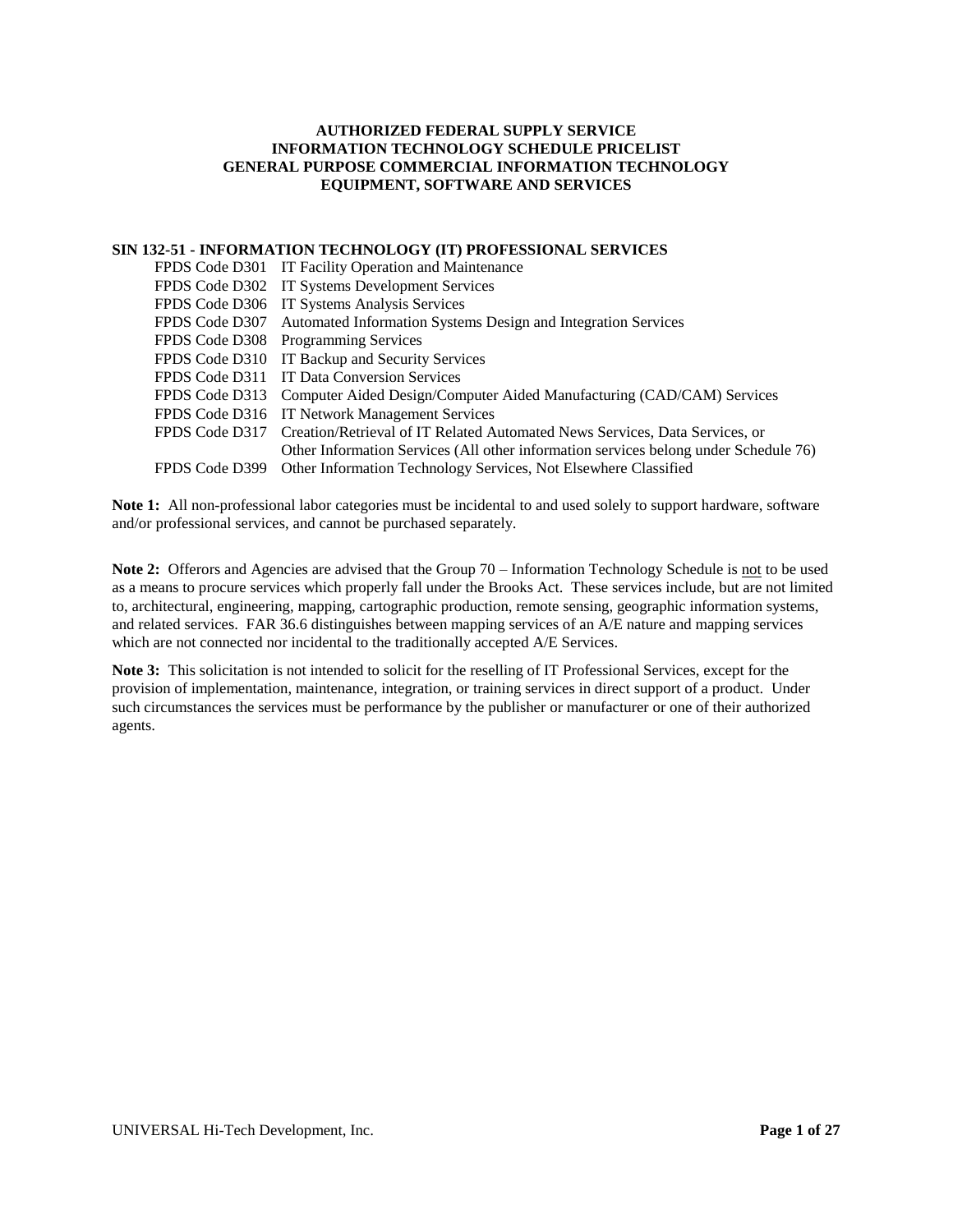**UNIVERSAL Hi-Tech Development, Inc. 1383 Piccard Drive Rockville, Maryland 20850 TEL (301) 926-8000 FAX (301) 990-7692**

**www.uhd.com**

**Contract Number: GS-35F-5910H** 

**Period Covered by Contract: 09/11/08 – 09/09/2013 (Second Option Period)**

# **General Services Administration Federal Supply Service**

# **Pricelist current through Modification #PO-0027, dated 06/25/12.**

Products and ordering information in this Authorized FSS Information Technology Schedule Pricelist are also available on the GSA Advantage! System. Agencies can browse GSA Advantage! by accessing the Federal Supply Service's Home Page via the Internet a[t http://www.fss.gsa.gov/](http://www.fss.gsa.gov/)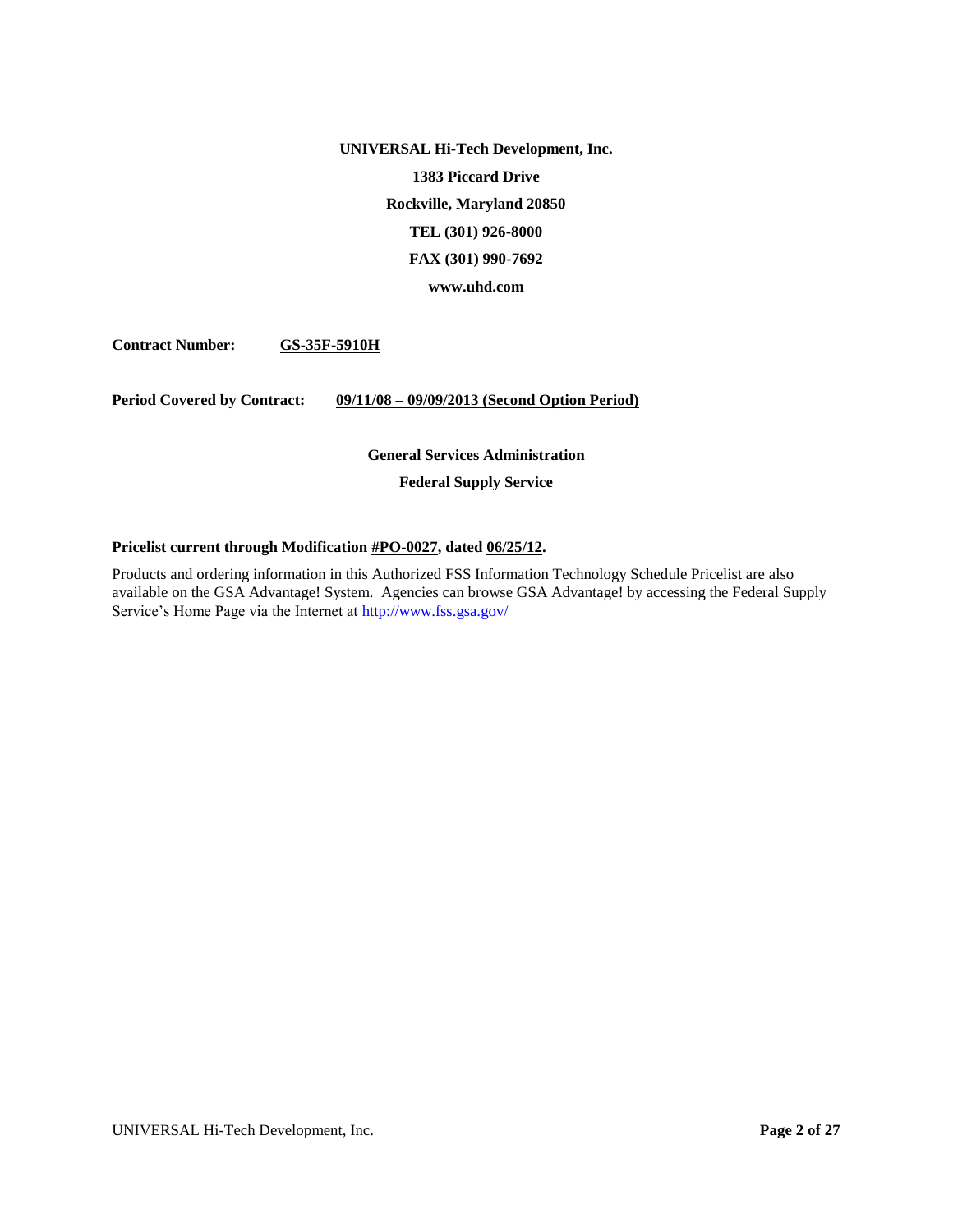# **Table of Contents**

| INFORMATION FOR ORDERING ACTIVITIES APPLICABLE TO ALL SPECIAL ITEM NUMBERS 4                                                                               |  |
|------------------------------------------------------------------------------------------------------------------------------------------------------------|--|
| TERMS AND CONDITIONS APPLICABLE TO INFORMATION TECHNOLOGY (IT) PROFESSIONAL<br>SERVICES (SPECIAL ITEM NUMBER 132-51) AND ELECTRONIC COMMERCE (EC) SERVICES |  |
|                                                                                                                                                            |  |
|                                                                                                                                                            |  |
| USA COMMITMENT TO PROMOTE SMALL BUSINESS PARTICIPATION PROCUREMENT                                                                                         |  |
| BEST VALUE BLANKET PURCHASE AGREEMENT FEDERAL SUPPLY SCHEDULE  25                                                                                          |  |
| BASIC GUIDELINES FOR USING "CONTRACTOR TEAM ARRANGEMENTS" 27                                                                                               |  |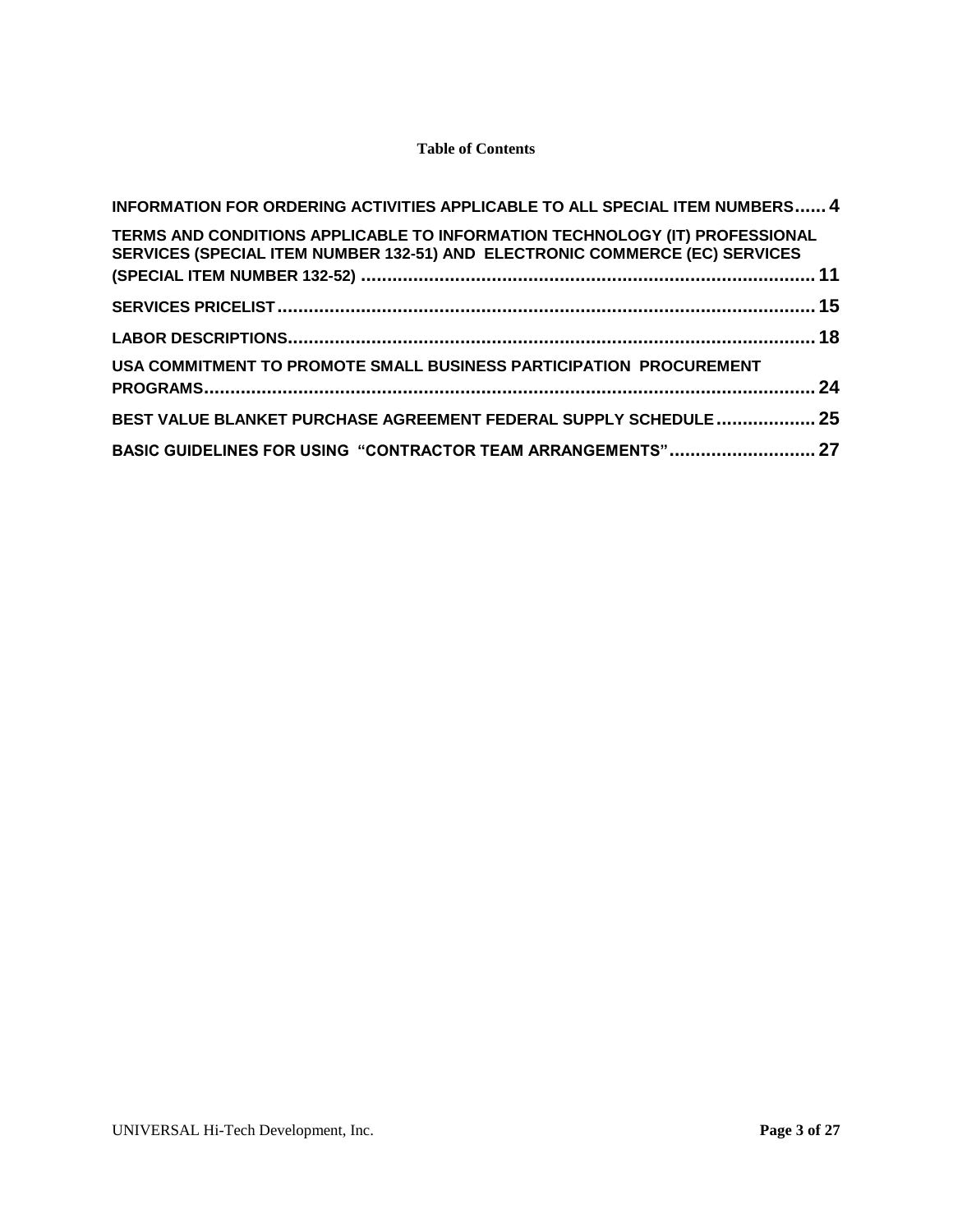# **INFORMATION FOR ORDERING ACTIVITIES APPLICABLE TO ALL SPECIAL ITEM NUMBERS**

#### <span id="page-3-0"></span>**SPECIAL NOTICE TO AGENCIES: Small Business Participation**

SBA strongly supports the participation of small business concerns in the Federal Acquisition Service. To enhance Small Business Participation SBA policy allows agencies to include in their procurement base and goals, the dollar value of orders expected to be placed against the Federal Supply Schedules, and to report accomplishments against these goals.

For orders exceeding the micropurchase threshold, FAR 8.404 requires agencies to consider the catalogs/pricelists of at least three schedule contractors or consider reasonably available information by using the GSA Advantage!™ on-line shopping service (www.fss.gsa.gov). The catalogs/pricelists, GSA Advantage!<sup> $TM$ </sup> and the Federal Acquisition Service Home Page (www.fss.gsa.gov) contain information on a broad array of products and services offered by small business concerns.

This information should be used as a tool to assist ordering activities in meeting or exceeding established small business goals. It should also be used as a tool to assist in including small, small disadvantaged, and women-owned small businesses among those considered when selecting pricelists for a best value determination.

For orders exceeding the micropurchase threshold, customers are to give preference to small business concerns when two or more items at the same delivered price will satisfy their requirement.

# **1. GEOGRAPHIC SCOPE OF CONTRACT:**

*Domestic delivery* is delivery within the 48 contiguous states, Alaska, Hawaii, Puerto Rico, Washington, DC, and U.S. Territories. Domestic delivery also includes a port or consolidation point, within the aforementioned areas, for orders received from overseas activities.

*Overseas delivery* is delivery to points outside of the 48 contiguous states, Washington, DC, Alaska, Hawaii, Puerto Rico, and U.S. Territories.

Offerors are requested to check one of the following boxes:

- [ ] The Geographic Scope of Contract will be domestic and overseas delivery.
- [ ] The Geographic Scope of Contract will be overseas delivery only.
- [x ] The Geographic Scope of Contract will be domestic delivery only.

For Special Item Number 132-53 Wireless Services ONLY, if awarded, list the limited geographic coverage area:

# **2. CONTRACTOR'S ORDERING ADDRESS AND PAYMENT INFORMATION:**

# **Ordering / Payment Address: UNIVERSAL Hi-Tech Development, Inc.**

# **1383 Piccard Drive**

#### **Rockville, Maryland 20850**

Contractors are required to accept credit cards for payments equal to or less than the micro-purchase threshold for oral or written delivery orders. Credit cards will/will not be acceptable for payment above the micro-purchase threshold. In addition, bank account information for wire transfer payments will be shown on the invoice.

The following telephone number(s) can be used by ordering agencies to obtain technical and/or ordering assistance:

**Tel: (301) 926-8000**

#### **Fax: (301) 990-7692**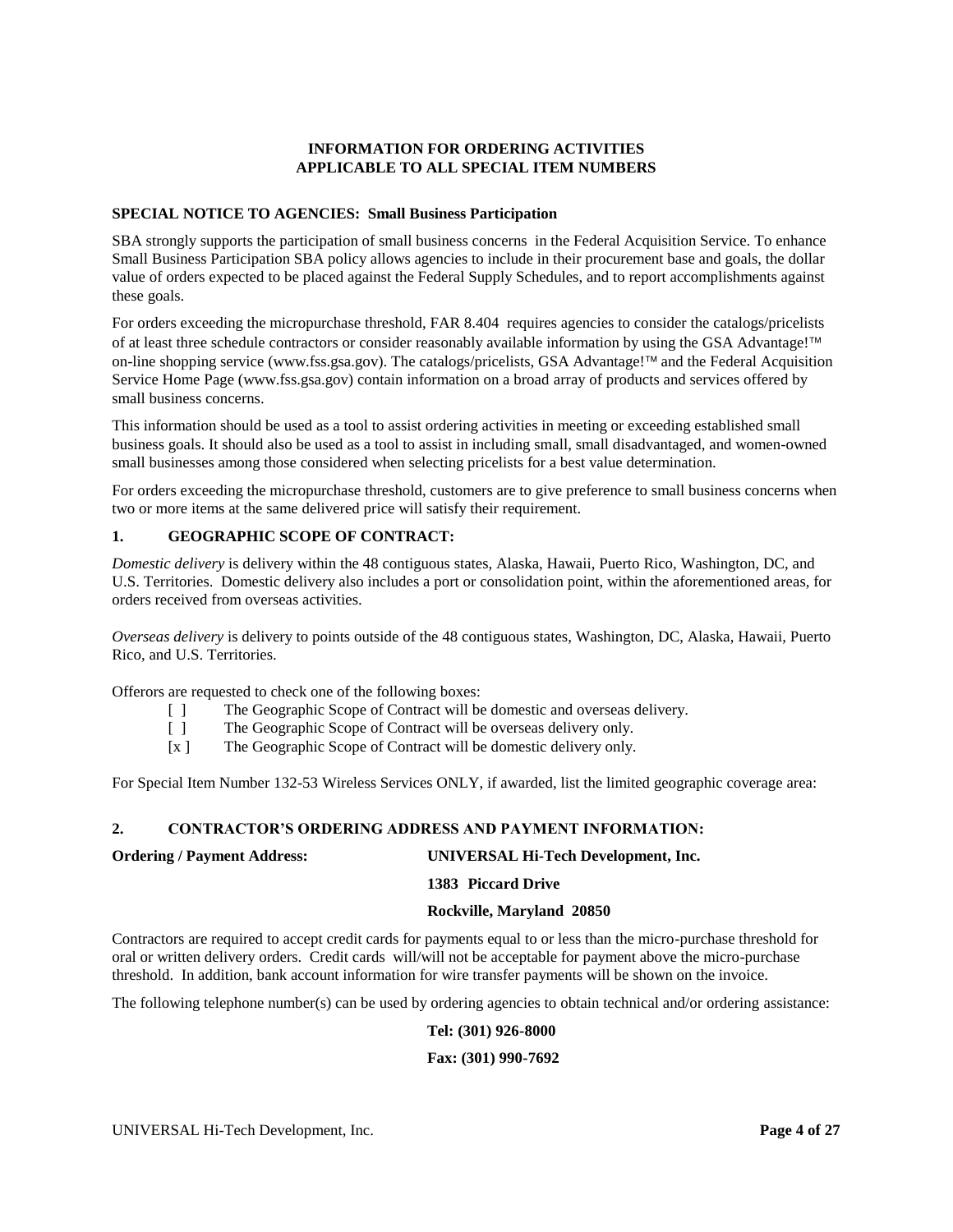#### **3. LIABILITY FOR INJURY OR DAMAGE**

The Contractor shall not be liable for any injury to ordering activity personnel or damage to ordering activity property arising from the use of equipment maintained by the Contractor, unless such injury or damage is due to the fault or negligence of the Contractor.

# **4. STATICAL DATA FOR GOVERNMENT ORDERING OFFICE COMPLETION OF STANDARD FORM 279:**

Block 9: G. Order/Modification Under Federal Schedule Block 16: Data Universal Numbering System (DUNS) Number: **13-186-8572** Block 30: Type of Contractor – **B. Other Small Business**

- A. Small Disadvantaged Business
- B. Other Small Business
- C. Large Business
- G. Other Nonprofit Organization
- L. Foreign Contractor

Block 31: Woman-Owned Small Business - **No** Block 36: Contractor's Taxpayer Identification Number (TIN): **52-1276031**

- 4a. CAGE Code: **0MDK3**
- 4b. Contractor **has** registered with the Central Contractor Registration Database.
- **5. FOB DESTINATION**

#### **6. DELIVERY SCHEDULE**

a. TIME OF DELIVERY: The Contractor shall deliver to destination within the number of calendar days after receipt of order (ARO), as set forth below:

| <b>SPECIAL ITEM NUMBER</b> | DELIVERY TIME (Days ARO)                |
|----------------------------|-----------------------------------------|
| 132-51                     | As determined by the                    |
|                            | ordering activity and UNIVERSAL Hi-Tech |
|                            | Development, Inc.                       |
| 132-8                      | As determined by the                    |
|                            | ordering activity and UNIVERSAL Hi-Tech |
|                            | Development, Inc.                       |
| 132-33                     | As determined by the                    |
|                            | ordering activity and UNIVERSAL Hi-Tech |
|                            | Development, Inc.                       |

b. URGENT REQUIREMENTS: When the Federal Supply Schedule contract delivery period does not meet the bona fide urgent delivery requirements of an ordering activity, ordering activities are encouraged, if time permits, to contact the Contractor for the purpose of obtaining accelerated delivery. The Contractor shall reply to the inquiry within 3 workdays after receipt. (Telephonic replies shall be confirmed by the Contractor in writing.) If the Contractor offers an accelerated delivery time acceptable to the ordering activity, any order(s) placed pursuant to the

UNIVERSAL Hi-Tech Development, Inc. **Page 5 of 27**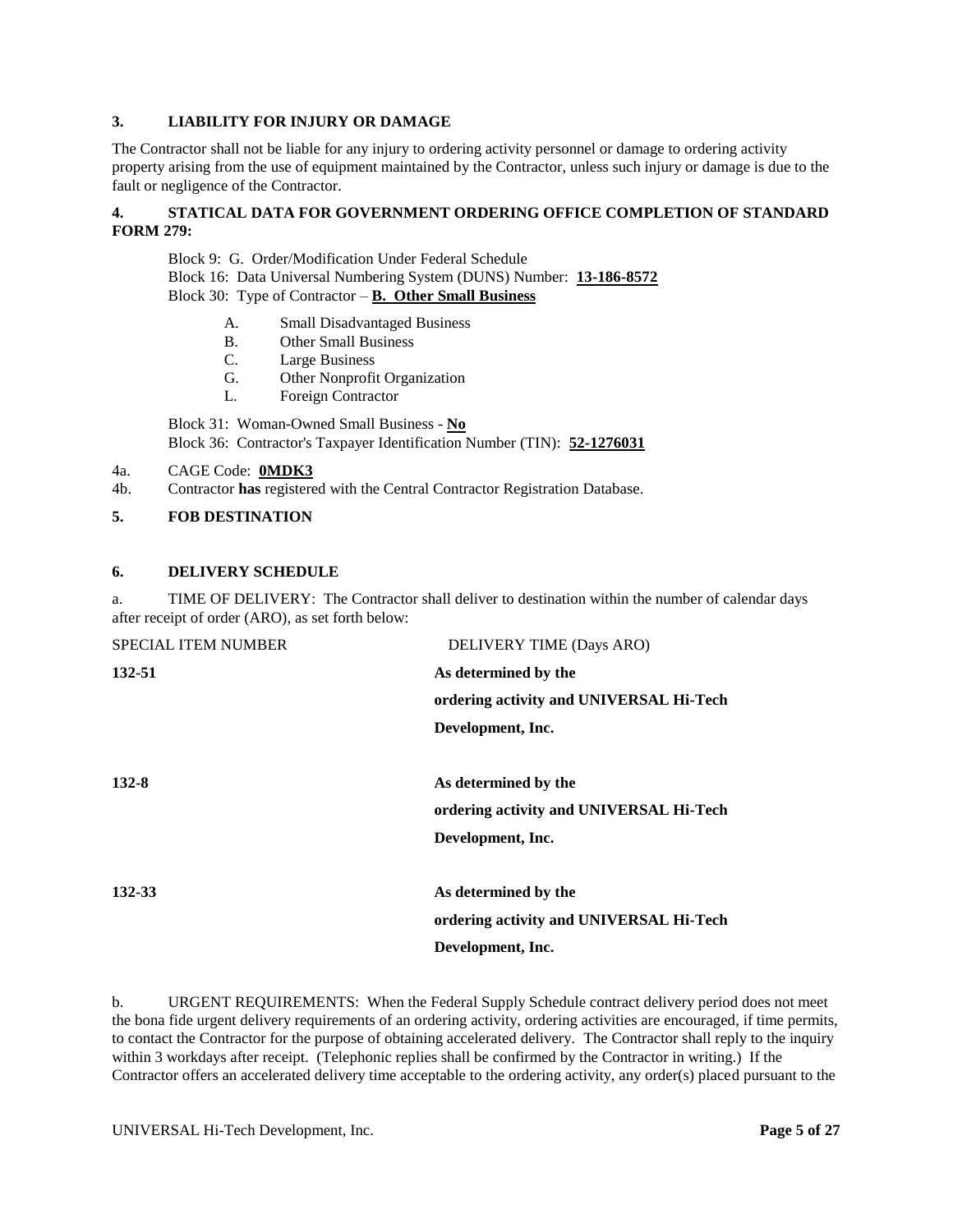agreed upon accelerated delivery time frame shall be delivered within this shorter delivery time and in accordance with all other terms and conditions of the contract.

**7. DISCOUNTS:** Prices shown are NET Prices; Basic Discounts have been deducted.

a. Prompt Payment: **None offered** – **Net 30** days from receipt of invoice or date of acceptance, whichever is later.

- b. Quantity: **None offered**
- c. Dollar Volume: **None offered**

d. Government Educational Institutions: **Same discounts are offered as all other Government customers.**

e. Other: **None offered**

# **8. TRADE AGREEMENTS ACT OF 1979, as amended:**

All items are U.S. made end products, designated country end products, Caribbean Basin country end products, Canadian end products, or Mexican end products as defined in the Trade Agreements Act of 1979, as amended.

# **9. STATEMENT CONCERNING AVAILABILITY OF EXPORT PACKING: All packaging meets export packaging requirements.**

**10. Small Requirements:** The minimum dollar value of orders to be issued is \$100.00.

#### **11. MAXIMUM ORDER (All dollar amounts are exclusive of any discount for prompt payment.)**

a. The Maximum Order value for the following Special Item Numbers (SINs) is \$500,000:

Special Item Number 132-8 - Purchase of Equipment Special Item Number 132-33 - Perpetual Software Licenses Special Item Number 132-51 - Information Technology (IT) Professional Services

# **12. ORDERING PROCEEDURES FOR FEDERAL SUPPLY SCHEDULE CONTRACTS**

Ordering activities shall use the ordering procedures of Federal Acquisition Regulation (FAR) 8.405 when placing an order or establishing a BPA for supplies or services. These procedures apply to all schedules.

- a. FAR 8.405-1 Ordering procedures for supplies, and services not requiring a statement of work.
- b. FAR 8.405-2 Ordering procedures for services requiring a statement of work.

# **13. FEDERAL INFORMATION TECHNOLOGY/TELECOMMUNICATION STANDARDS**

**REQUIREMENTS:** ordering activities acquiring products from this Schedule must comply with the provisions of the Federal Standards Program, as appropriate (reference: NIST Federal Standards Index). Inquiries to determine whether or not specific products listed herein comply with Federal Information Processing Standards (FIPS) or Federal Telecommunication Standards (FED-STDS), which are cited by ordering activities, shall be responded to promptly by the Contractor.

# **13.1 FEDERAL INFORMATION PROCESSING STANDARDS PUBLICATIONS (FIPS PUBS):**

UNIVERSAL Hi-Tech Development, Inc. **Page 6 of 27** Information Technology products under this Schedule that do not conform to Federal Information Processing Standards (FIPS) should not be acquired unless a waiver has been granted in accordance with the applicable "FIPS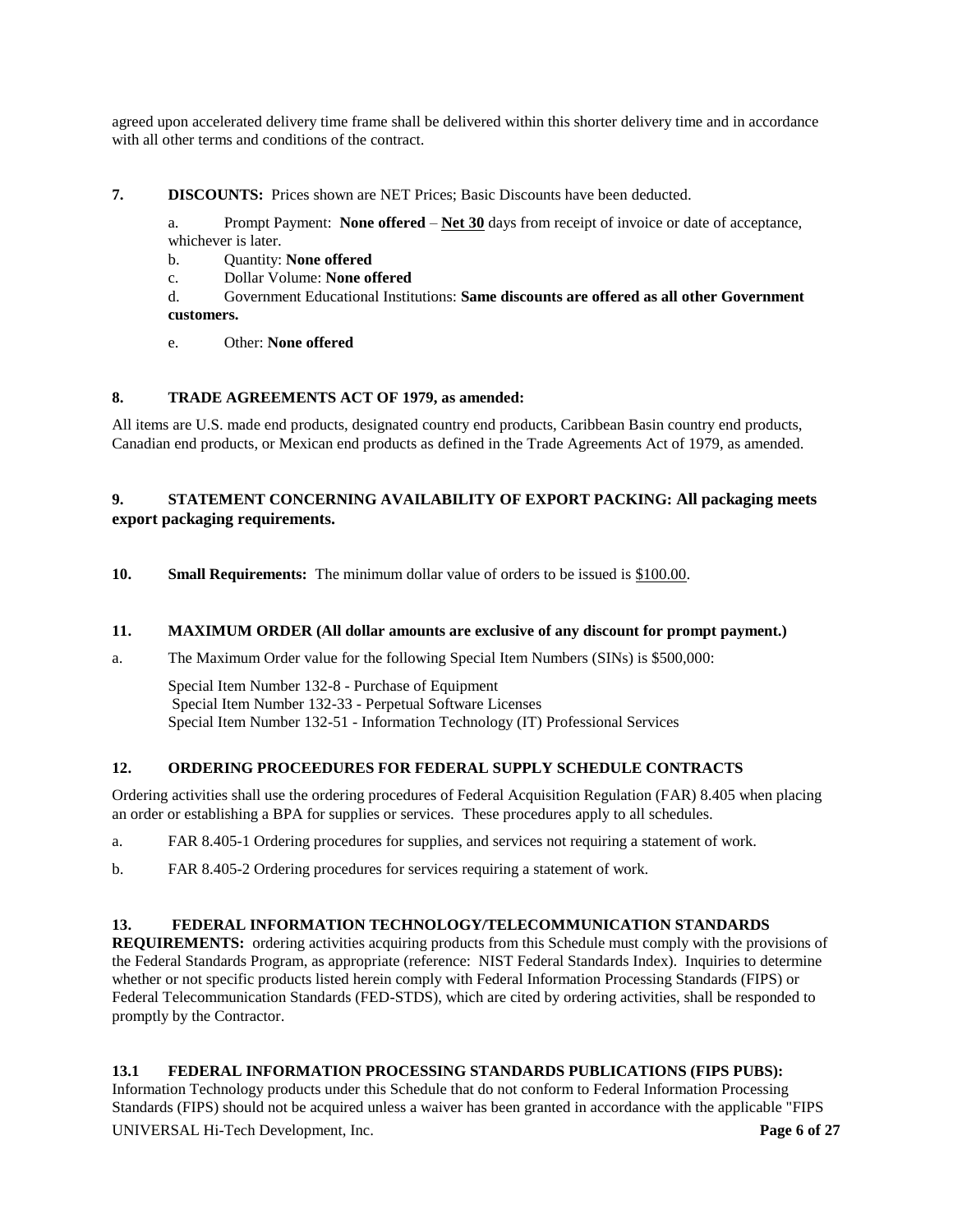Publication." Federal Information Processing Standards Publications (FIPS PUBS) are issued by the U.S. Department of Commerce, National Institute of Standards and Technology (NIST), pursuant to National Security Act. Information concerning their availability and applicability should be obtained from the National Technical Information Service (NTIS), 5285 Port Royal Road, Springfield, Virginia 22161. FIPS PUBS include voluntary standards when these are adopted for Federal use. Individual orders for FIPS PUBS should be referred to the NTIS Sales Office, and orders for subscription service should be referred to the NTIS Subscription Officer, both at the above address, or telephone number (703) 487-4650.

**13.2 FEDERAL TELECOMMUNICATION STANDARDS (FED-STDS):** Telecommunication products under this Schedule that do not conform to Federal Telecommunication Standards (FED-STDS) should not be acquired unless a waiver has been granted in accordance with the applicable "FED-STD." Federal Telecommunication Standards are issued by the U.S. Department of Commerce, National Institute of Standards and Technology (NIST), pursuant to National Security Act. Ordering information and information concerning the availability of FED-STDS should be obtained from the GSA, Federal Acquisition Service, Specification Section, 470 East L'Enfant Plaza, Suite 8100, SW, Washington, DC 20407, telephone number (202)619-8925. Please include a self-addressed mailing label when requesting information by mail. Information concerning their applicability can be obtained by writing or calling the U.S. Department of Commerce, National Institute of Standards and Technology, Gaithersburg, MD 20899, telephone number (301)975-2833.

# **14. CONTRACTOR TASKS / SPECIAL REQUIREMENTS (C-FSS-370) (NOV 2001)**

(a) Security Clearances: The Contractor may be required to obtain/possess varying levels of security clearances in the performance of orders issued under this contract. All costs associated with obtaining/possessing such security clearances should be factored into the price offered under the Multiple Award Schedule.

(b) Travel: The Contractor may be required to travel in performance of orders issued under this contract. Allowable travel and per diem charges are governed by Pub .L. 99-234 and FAR Part 31, and are reimbursable by the ordering agency or can be priced as a fixed price item on orders placed under the Multiple Award Schedule. The Industrial Funding Fee does NOT apply to travel and per diem charges.

NOTE: Refer to FAR Part 31.205-46 Travel Costs, for allowable costs that pertain to official company business travel in regards to this contract.

(c) Certifications, Licenses and Accreditations: As a commercial practice, the Contractor may be required to obtain/possess any variety of certifications, licenses and accreditations for specific FSC/service code classifications offered. All costs associated with obtaining/ possessing such certifications, licenses and accreditations should be factored into the price offered under the Multiple Award Schedule program.

(d) Insurance: As a commercial practice, the Contractor may be required to obtain/possess insurance coverage for specific FSC/service code classifications offered. All costs associated with obtaining/possessing such insurance should be factored into the price offered under the Multiple Award Schedule program.

(e) Personnel: The Contractor may be required to provide key personnel, resumes or skill category descriptions in the performance of orders issued under this contract. Ordering activities may require agency approval of additions or replacements to key personnel.

(f) Organizational Conflicts of Interest: Where there may be an organizational conflict of interest as determined by the ordering agency, the Contractor's participation in such order may be restricted in accordance with FAR Part 9.5.

(g) Documentation/Standards: The Contractor may be requested to provide products or services in accordance with rules, regulations, OMB orders, standards and documentation as specified by the agency's order.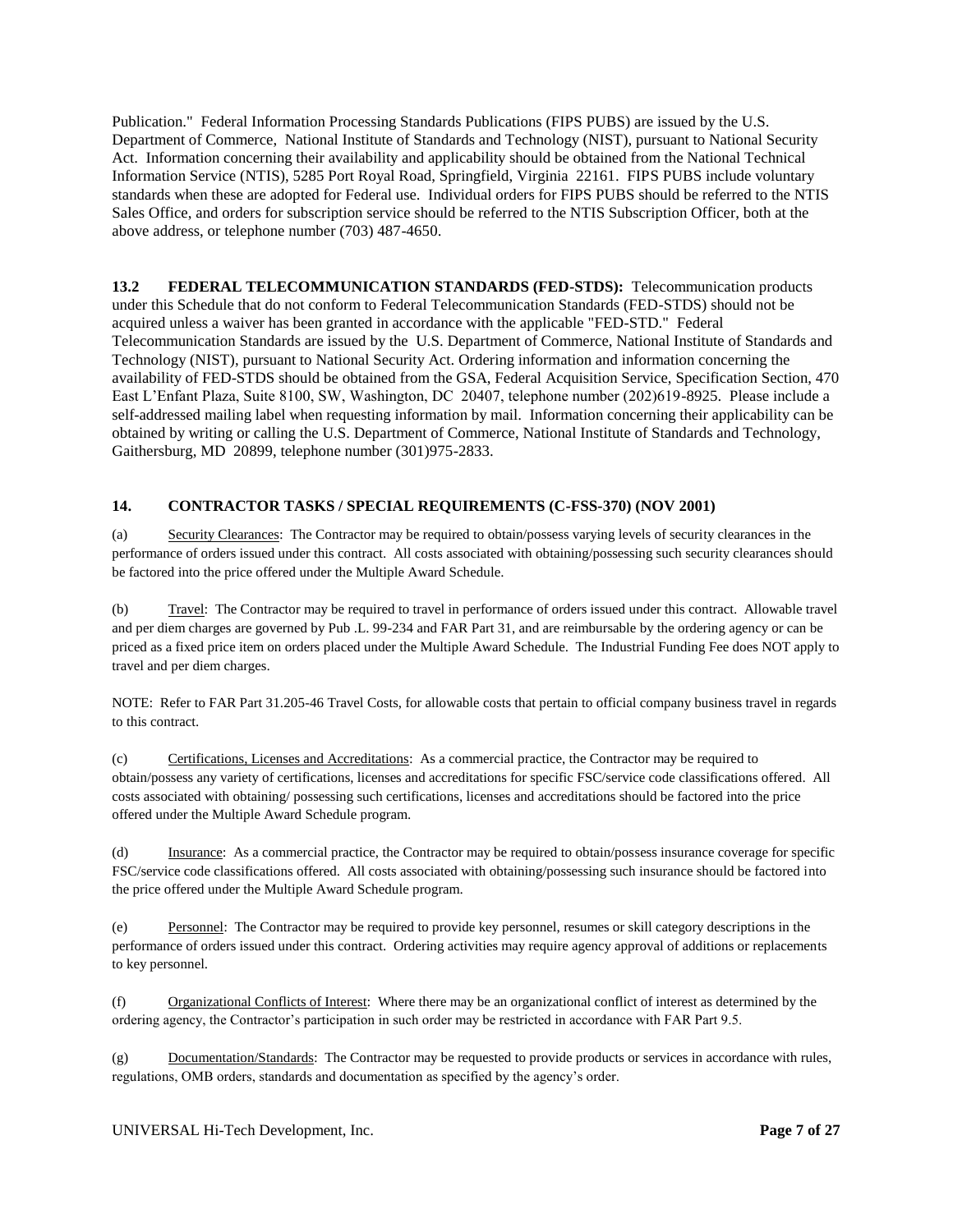(h) Data/Deliverable Requirements: Any required data/deliverables at the ordering level will be as specified or negotiated in the agency's order.

(i) Government-Furnished Property: As specified by the agency's order, the Government may provide property, equipment, materials or resources as necessary.

(j) Availability of Funds: Many Government agencies' operating funds are appropriated for a specific fiscal year. Funds may not be presently available for any orders placed under the contract or any option year. The Government's obligation on orders placed under this contract is contingent upon the availability of appropriated funds from which payment for ordering purposes can be made. No legal liability on the part of the Government for any payment may arise until funds are available to the ordering Contracting Officer.

**15. CONTRACT ADMINISTRATION FOR ORDERING ACTIVITIES:** Any ordering activity, with respect to any one or more delivery orders placed by it under this contract, may exercise the same rights of termination as might the GSA Contracting Officer under provisions of FAR 52.212-4, paragraphs (l) Termination for the ordering activity's convenience, and (m) Termination for Cause (See C.1.)

#### **16. GSA ADVANTAGE!**

GSA Advantage! is an on-line, interactive electronic information and ordering system that provides on-line access to vendors' schedule prices with ordering information. GSA Advantage! will allow the user to perform various searches across all contracts including, but not limited to:

- (1) Manufacturer;
- (2) Manufacturer's Part Number; and
- (3) Product categories.

Agencies can browse GSA Advantage! by accessing the Internet World Wide Web utilizing a browser (ex.: NetScape). The Internet address is http://www.fss.gsa.gov/.

# **17. PURCHASE OF OPEN MARKET ITEMS**

NOTE: Open Market Items are also known as incidental items, noncontract items, non-Schedule items, and items not on a Federal Supply Schedule contract. ODCs (Other Direct Costs) are not part of this contract and should be treated as open market purchases. Ordering Activities procuring open market items must follow FAR 8.402(f).

For administrative convenience, an ordering activity contracting officer may add items not on the Federal Supply Multiple Award Schedule (MAS) -- referred to as open market items -- to a Federal Supply Schedule blanket purchase agreement (BPA) or an individual task or delivery order, **only if**-

(1) All applicable acquisition regulations pertaining to the purchase of the items not on the Federal Supply Schedule have been followed (e.g., publicizing (Part 5), competition requirements (Part 6), acquisition of commercial items (Part 12), contracting methods (Parts 13, 14, and 15), and small business programs (Part 19));

(2) The ordering activity contracting officer has determined the price for the items not on the Federal Supply Schedule is fair and reasonable;

- (3) The items are clearly labeled on the order as items not on the Federal Supply Schedule; and
- (4) All clauses applicable to items not on the Federal Supply Schedule are included in the order.

# **18. CONTRACTOR COMMITMENTS, WARRANTIES AND REPRESENTATIONS**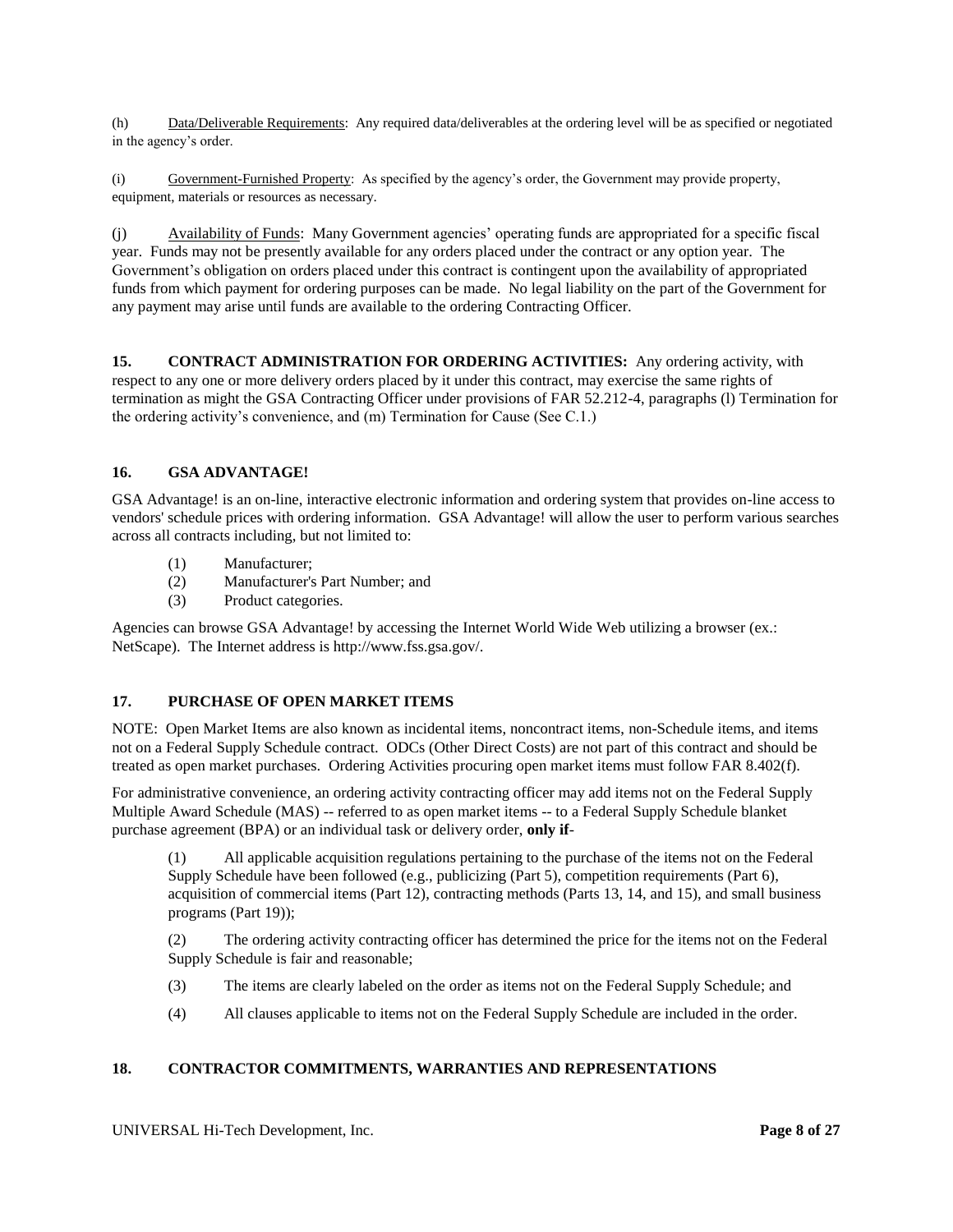a. For the purpose of this contract, commitments, warranties and representations include, in addition to those agreed to for the entire schedule contract:

(1) Time of delivery/installation quotations for individual orders;

(2) Technical representations and/or warranties of products concerning performance, total system performance and/or configuration, physical, design and/or functional characteristics and capabilities of a product/equipment/ service/software package submitted in response to requirements which result in orders under this schedule contract.

(3) Any representations and/or warranties concerning the products made in any literature, description, drawings and/or specifications furnished by the Contractor.

b. The above is not intended to encompass items not currently covered by the GSA Schedule contract.

#### **19. OVERSEAS ACTIVITIES**

The terms and conditions of this contract shall apply to all orders for installation, maintenance and repair of equipment in areas listed in the pricelist outside the 48 contiguous states and the District of Columbia, except as indicated below:

Upon request of the Contractor, the ordering activity may provide the Contractor with logistics support, as available, in accordance with all applicable ordering activity regulations. Such ordering activity support will be provided on a reimbursable basis, and will only be provided to the Contractor's technical personnel whose services are exclusively required for the fulfillment of the terms and conditions of this contract.

# **20. BLANKET PURCHASE AGREEMENTS (BPAs)**

The use of BPAs under any schedule contract to fill repetitive needs for supplies or services is allowable. BPAs may be established with one or more schedule contractors. The number of BPAs to be established is within the discretion of the ordering activity establishing the BPA and should be based on a strategy that is expected to maximize the effectiveness of the BPA(s). Ordering activities shall follow FAR 8.405-3 when creating and implementing BPA(s).

#### **21. CONTRACTOR TEAM ARRANGEMENTS**

Contractors participating in contractor team arrangements must abide by all terms and conditions of their respective contracts. This includes compliance with Clauses 552.238-74, Industrial Funding Fee and Sales Reporting, i.e., each contractor (team member) must report sales and remit the IFF for all products and services provided under its individual contract.

# **22. INSTALLATION, DEINSTALLATION, REINSTALLATION**

The Davis-Bacon Act (40 U.S.C. 276a-276a-7) provides that contracts in excess of \$2,000 to which the United States or the District of Columbia is a party for construction, alteration, or repair (including painting and decorating) of public buildings or public works with the United States, shall contain a clause that no laborer or mechanic employed directly upon the site of the work shall received less than the prevailing wage rates as determined by the Secretary of Labor. The requirements of the Davis-Bacon Act do not apply if the construction work is incidental to the furnishing of supplies, equipment, or services. For example, the requirements do not apply to simple installation or alteration of a public building or public work that is incidental to furnishing supplies or equipment under a supply contract. However, if the construction, alteration or repair is segregable and exceeds \$2,000, then the requirements of the Davis-Bacon Act applies.

The ordering activity issuing the task order against this contract will be responsible for proper administration and enforcement of the Federal labor standards covered by the Davis-Bacon Act. The proper Davis-Bacon wage determination will be issued by the ordering activity at the time a request for quotations is made for applicable construction classified installation, deinstallation, and reinstallation services under SIN 132-8.

#### **23. SECTION 508 COMPLIANCE.**

UNIVERSAL Hi-Tech Development, Inc. **Page 9 of 27**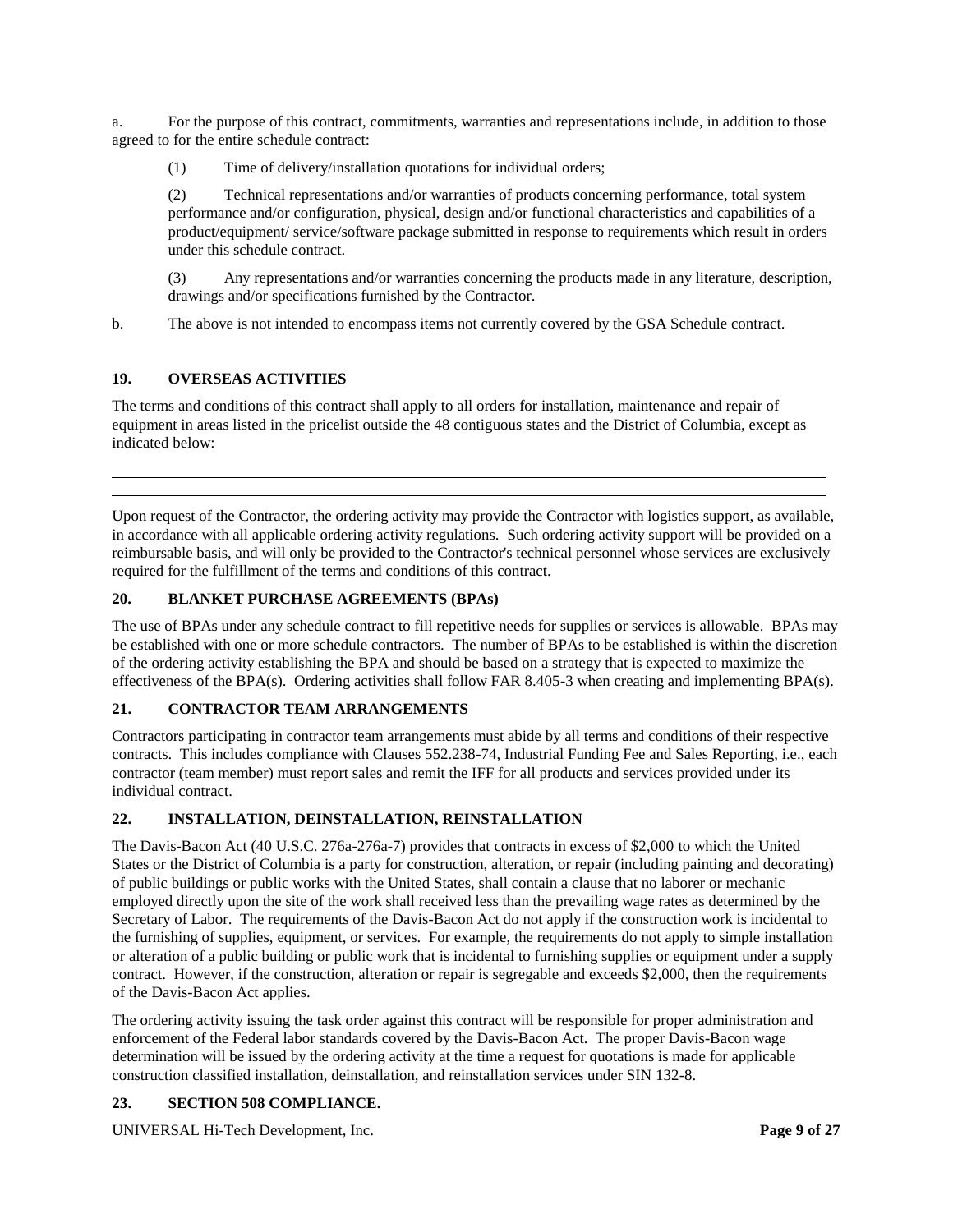If applicable, Section 508 compliance information on the supplies and services in this contract are available in Electronic and Information Technology (EIT) at the following:

#### www.uhd.com

The EIT standard can be found at: [www.Section508.gov/.](http://www.section508.gov/)

#### **24. PRIME CONTRACTOR ORDERING FROM FEDERAL SUPPLY SCHEDULES.**

Prime Contractors (on cost reimbursement contracts) placing orders under Federal Supply Schedules, on behalf of an ordering activity, shall follow the terms of the applicable schedule and authorization and include with each order –

(a) A copy of the authorization from the ordering activity with whom the contractor has the prime contract (unless a copy was previously furnished to the Federal Supply Schedule contractor); and

(b) The following statement:

This order is placed under written authorization from \_\_\_\_\_\_\_\_\_\_ dated \_\_\_\_\_\_\_\_. In the event of any inconsistency between the terms and conditions of this order and those of your Federal Supply Schedule contract, the latter will govern.

#### **25. INSURANCE—WORK ON A GOVERNMENT INSTALLATION (JAN 1997)(FAR 52.228-5)**

(a) The Contractor shall, at its own expense, provide and maintain during the entire performance of this contract, at least the kinds and minimum amounts of insurance required in the Schedule or elsewhere in the contract.

(b) Before commencing work under this contract, the Contractor shall notify the Contracting Officer in writing that the required insurance has been obtained. The policies evidencing required insurance shall contain an endorsement to the effect that any cancellation or any material change adversely affecting the Government's interest shall not be effective—

(1) For such period as the laws of the State in which this contract is to be performed prescribe; or

(2) Until 30 days after the insurer or the Contractor gives written notice to the Contracting Officer, whichever period is longer.

(c) The Contractor shall insert the substance of this clause, including this paragraph (c), in subcontracts under this contract that require work on a Government installation and shall require subcontractors to provide and maintain the insurance required in the Schedule or elsewhere in the contract. The Contractor shall maintain a copy of all subcontractors' proofs of required insurance, and shall make copies available to the Contracting Officer upon request.

# **26. SOFTWARE INTEROPERABILITY.**

Offerors are encouraged to identify within their software items any component interfaces that support open standard interoperability. An item's interface may be identified as interoperable on the basis of participation in a Government agency-sponsored program or in an independent organization program. Interfaces may be identified by reference to an interface registered in the component registry located at [http://www.core.gov.](http://www.core.gov/)

#### **27. ADVANCE PAYMENTS**

A payment under this contract to provide a service or deliver an article for the United States Government may not be more than the value of the service already provided or the article already delivered. Advance or pre-payment is not authorized or allowed under this contract. (31 U.S.C. 3324)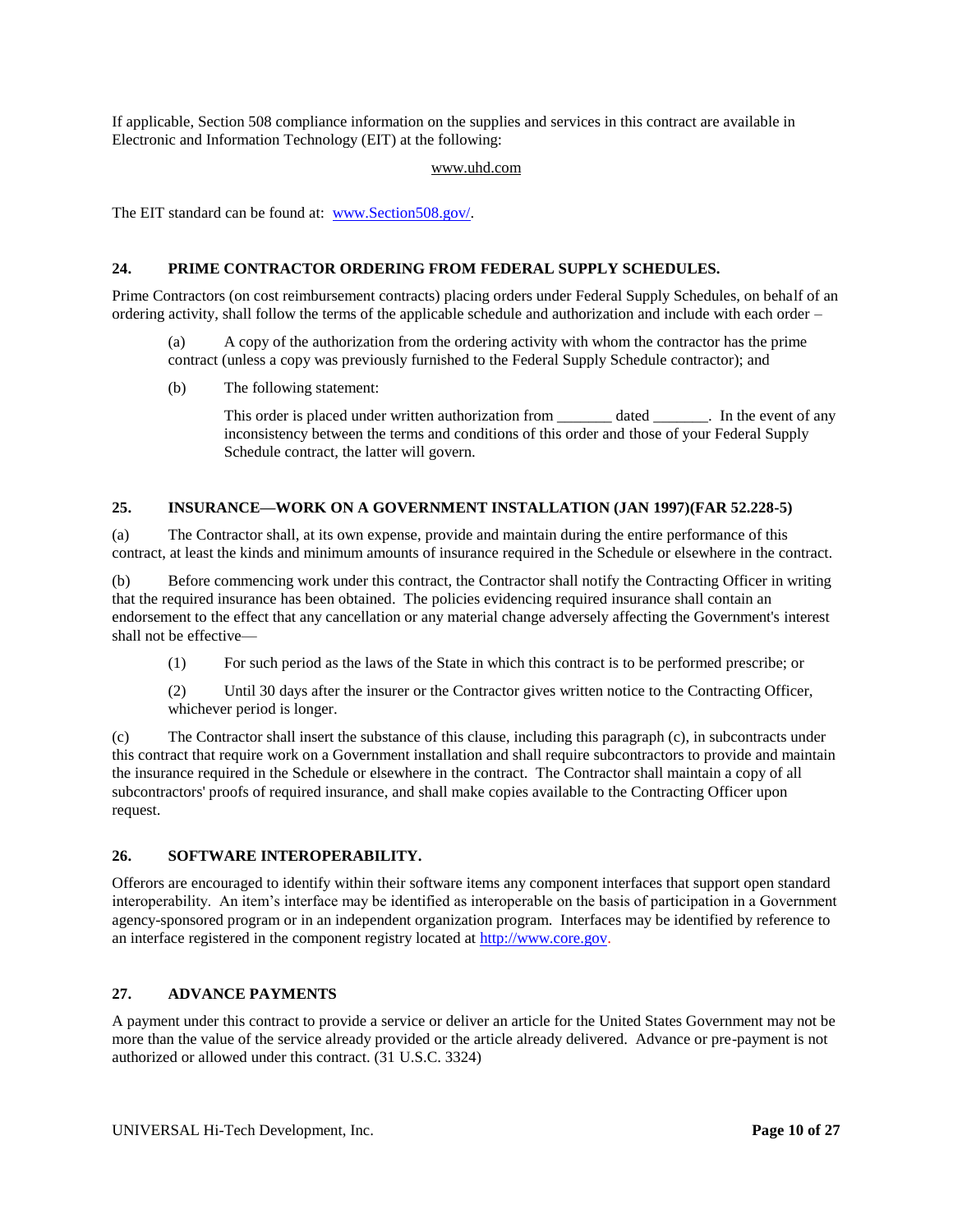# <span id="page-10-0"></span>**TERMS AND CONDITIONS APPLICABLE TO INFORMATION TECHNOLOGY (IT) PROFESSIONAL SERVICES (SPECIAL ITEM NUMBER 132-51) AND ELECTRONIC COMMERCE (EC) SERVICES (SPECIAL ITEM NUMBER 132-52)**

#### **1. SCOPE**

a. The prices, terms and conditions stated under Special Item Number 132-51 Information Technology Professional Services and Special Item Number 132-52 Electronic Commerce Services apply exclusively to IT/EC Services within the scope of this Information Technology Schedule.

b. The Contractor shall provide services at the Contractor's facility and/or at the ordering activity location, as agreed to by the Contractor and the ordering activity.

# **2. PERFORMANCE INCENTIVES**

a. Performance incentives may be agreed upon between the Contractor and the ordering activity on individual fixed price orders or Blanket Purchase Agreements under this contract in accordance with this clause.

b. The ordering activity must establish a maximum performance incentive price for these services and/or total solutions on individual orders or Blanket Purchase Agreements.

c. Incentives should be designed to relate results achieved by the contractor to specified targets. To the maximum extent practicable, ordering activities shall consider establishing incentives where performance is critical to the ordering activity's mission and incentives are likely to motivate the contractor. Incentives shall be based on objectively measurable tasks.

#### **3. ORDER**

a. Agencies may use written orders, EDI orders, blanket purchase agreements, individual purchase orders, or task orders for ordering services under this contract. Blanket Purchase Agreements shall not extend beyond the end of the contract period; all services and delivery shall be made and the contract terms and conditions shall continue in effect until the completion of the order. Orders for tasks which extend beyond the fiscal year for which funds are available shall include FAR 52.232-19 (Deviation – May 2003) Availability of Funds for the Next Fiscal Year. The purchase order shall specify the availability of funds and the period for which funds are available.

b. All task orders are subject to the terms and conditions of the contract. In the event of conflict between a task order and the contract, the contract will take precedence.

#### **4. PERFORMANCE OF SERVICES**

a. The Contractor shall commence performance of services on the date agreed to by the Contractor and the ordering activity.

b. The Contractor agrees to render services only during normal working hours, unless otherwise agreed to by the Contractor and the ordering activity.

c. The ordering activity should include the criteria for satisfactory completion for each task in the Statement of Work or Delivery Order. Services shall be completed in a good and workmanlike manner.

d. Any Contractor travel required in the performance of IT/EC Services must comply with the Federal Travel Regulation or Joint Travel Regulations, as applicable, in effect on the date(s) the travel is performed. Established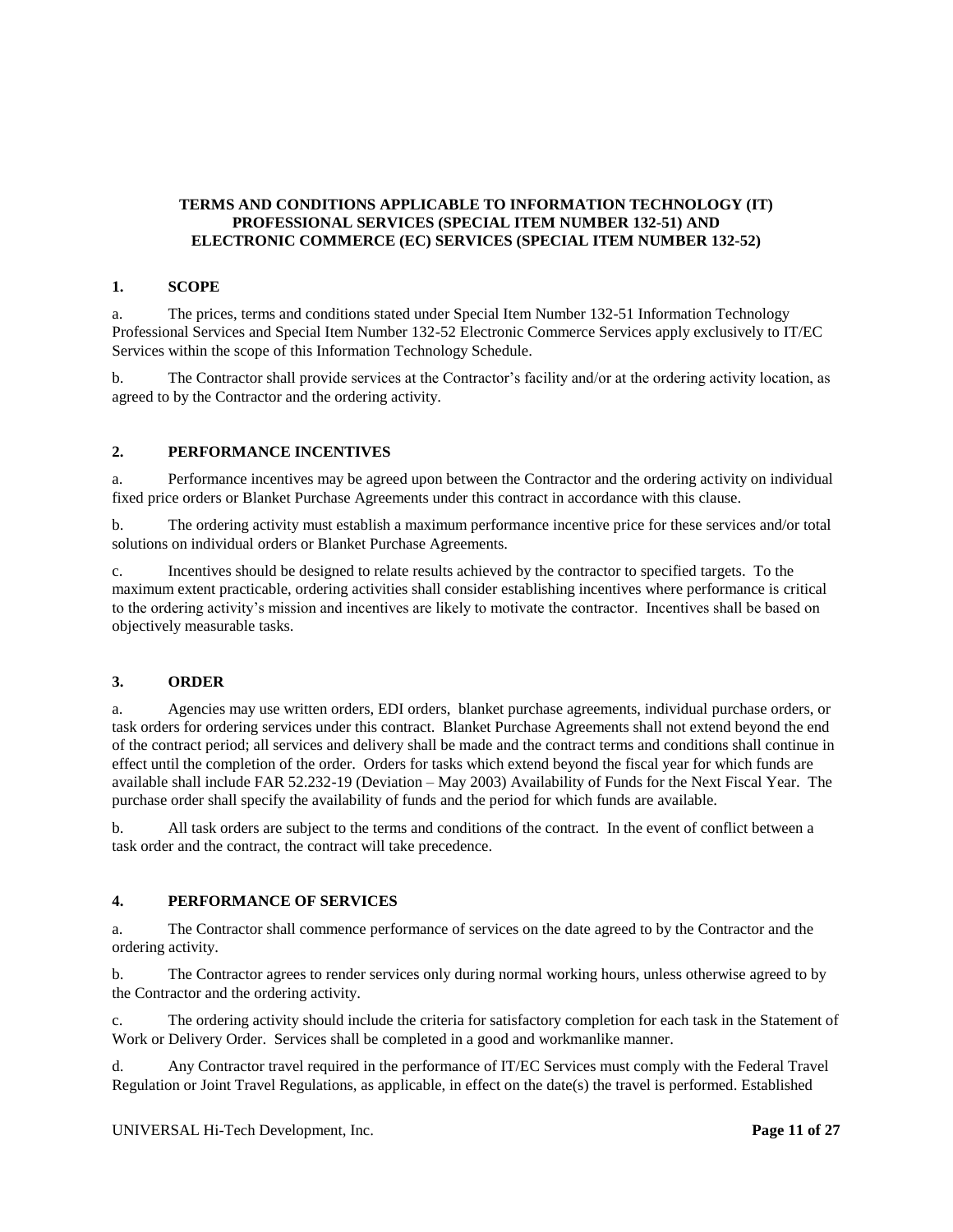Federal Government per diem rates will apply to all Contractor travel. Contractors cannot use GSA city pair contracts.

# **5. STOP-WORK ORDER (FAR 52.242-15) (AUG 1989)**

(a) The Contracting Officer may, at any time, by written order to the Contractor, require the Contractor to stop all, or any part, of the work called for by this contract for a period of 90 days after the order is delivered to the Contractor, and for any further period to which the parties may agree. The order shall be specifically identified as a stop-work order issued under this clause. Upon receipt of the order, the Contractor shall immediately comply with its terms and take all reasonable steps to minimize the incurrence of costs allocable to the work covered by the order during the period of work stoppage. Within a period of 90 days after a stop-work is delivered to the Contractor, or within any extension of that period to which the parties shall have agreed, the Contracting Officer shall either-

- (1) Cancel the stop-work order; or
- (2) Terminate the work covered by the order as provided in the Default, or the Termination for Convenience of the Government, clause of this contract.

(b) If a stop-work order issued under this clause is canceled or the period of the order or any extension thereof expires, the Contractor shall resume work. The Contracting Officer shall make an equitable adjustment in the delivery schedule or contract price, or both, and the contract shall be modified, in writing, accordingly, if-

- (1) The stop-work order results in an increase in the time required for, or in the Contractor's cost properly allocable to, the performance of any part of this contract; and
- (2) The Contractor asserts its right to the adjustment within 30 days after the end of the period of work stoppage; provided, that, if the Contracting Officer decides the facts justify the action, the Contracting Officer may receive and act upon the claim submitted at any time before final payment under this contract.

(c) If a stop-work order is not canceled and the work covered by the order is terminated for the convenience of the Government, the Contracting Officer shall allow reasonable costs resulting from the stop-work order in arriving at the termination settlement.

(d) If a stop-work order is not canceled and the work covered by the order is terminated for default, the Contracting Officer shall allow, by equitable adjustment or otherwise, reasonable costs resulting from the stop-work order.

# **6. INSPECTION OF SERVICES**

The Inspection of Services–Fixed Price (AUG 1996) (Deviation – May 2003) clause at FAR 52.246-4 applies to firm-fixed price orders placed under this contract. The Inspection–Time-and-Materials and Labor-Hour (JAN 1986) (Deviation – May 2003) clause at FAR 52.246-6 applies to time-and-materials and labor-hour orders placed under this contract.

# **7. RESPONSIBILITIES OF THE CONTRACTOR**

The Contractor shall comply with all laws, ordinances, and regulations (Federal, State, City, or otherwise) covering work of this character. If the end product of a task order is software, then FAR 52.227-14 (Deviation – May 2003) Rights in Data – General, may apply.

# **8. RESPONSIBILITIES OF THE ORDERING ACTIVITY**

Subject to security regulations, the ordering activity shall permit Contractor access to all facilities necessary to perform the requisite IT/EC Services.

# **9. INDEPENDENT CONTRACTOR**

UNIVERSAL Hi-Tech Development, Inc. **Page 12 of 27**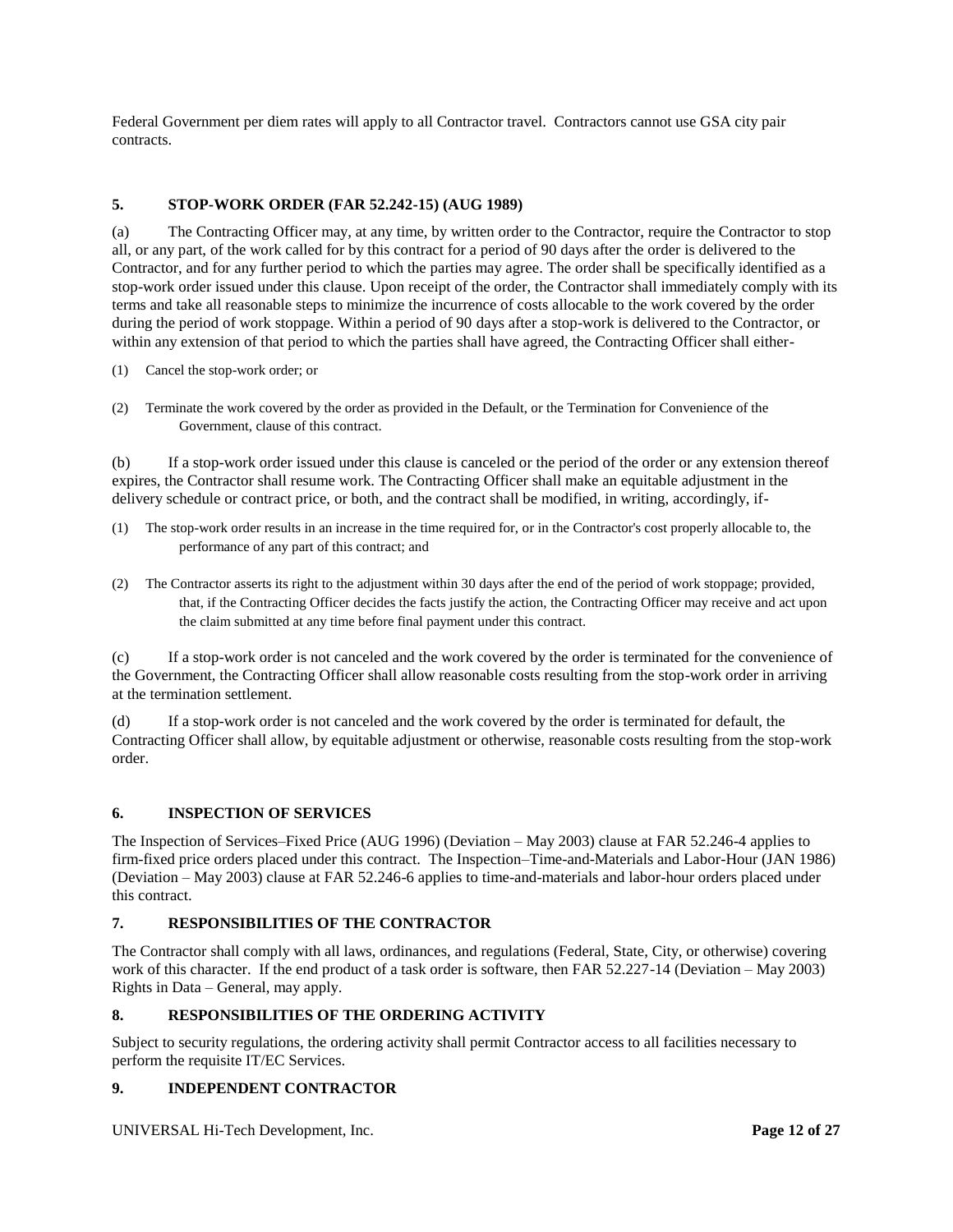All IT/EC Services performed by the Contractor under the terms of this contract shall be as an independent Contractor, and not as an agent or employee of the ordering activity.

# **10. ORGANIZATIONAL CONFLICTS OF INTEREST**

#### a. Definitions.

"Contractor" means the person, firm, unincorporated association, joint venture, partnership, or corporation that is a party to this contract.

"Contractor and its affiliates" and "Contractor or its affiliates" refers to the Contractor, its chief executives, directors, officers, subsidiaries, affiliates, subcontractors at any tier, and consultants and any joint venture involving the Contractor, any entity into or with which the Contractor subsequently merges or affiliates, or any other successor or assignee of the Contractor.

An "Organizational conflict of interest" exists when the nature of the work to be performed under a proposed ordering activity contract, without some restriction on ordering activities by the Contractor and its affiliates, may either (i) result in an unfair competitive advantage to the Contractor or its affiliates or (ii) impair the Contractor's or its affiliates' objectivity in performing contract work.

b. To avoid an organizational or financial conflict of interest and to avoid prejudicing the best interests of the ordering activity, ordering activities may place restrictions on the Contractors, its affiliates, chief executives, directors, subsidiaries and subcontractors at any tier when placing orders against schedule contracts. Such restrictions shall be consistent with FAR 9.505 and shall be designed to avoid, neutralize, or mitigate organizational conflicts of interest that might otherwise exist in situations related to individual orders placed against the schedule contract. Examples of situations, which may require restrictions, are provided at FAR 9.508.

# **11. INVOICES**

The Contractor, upon completion of the work ordered, shall submit invoices for IT/EC services. Progress payments may be authorized by the ordering activity on individual orders if appropriate. Progress payments shall be based upon completion of defined milestones or interim products. Invoices shall be submitted monthly for recurring services performed during the preceding month.

# **12. PAYMENTS**

 For firm-fixed price orders the ordering activity shall pay the Contractor, upon submission of proper invoices or vouchers, the prices stipulated in this contract for service rendered and accepted. Progress payments shall be made only when authorized by the order. For time-and-materials orders, the Payments under Time-and-Materials and Labor-Hour Contracts at FAR 52.232-7 (DEC 2002), (Alternate II – Feb 2002) (Deviation – May 2003) applies to time-and-materials orders placed under this contract. For labor-hour orders, the Payment under Time-and-Materials and Labor-Hour Contracts at FAR 52.232-7 (DEC 2002), (Alternate II – Feb 2002) (Deviation – May 2003)) applies to labor-hour orders placed under this contract. 52.216-31(Feb 2007) Time-and-Materials/Labor-Hour Proposal Requirements**—**Commercial Item Acquisition. As prescribed in 16.601(e)(3), insert the following provision:

(a) The Government contemplates award of a Time-and-Materials or Labor-Hour type of contract resulting from this solicitation. (b) The offeror must specify fixed hourly rates in its offer that include wages, overhead, general and administrative expenses, and profit. The offeror must specify whether the fixed hourly rate for each labor category applies to labor performed by—

- (1) The offeror;
- (2) Subcontractors; and/or
- (3) Divisions, subsidiaries, or affiliates of the offeror under a common control.

# **13. RESUMES**

Resumes shall be provided to the GSA Contracting Officer or the user ordering activity upon request.

# **14. INCIDENTAL SUPPORT COSTS**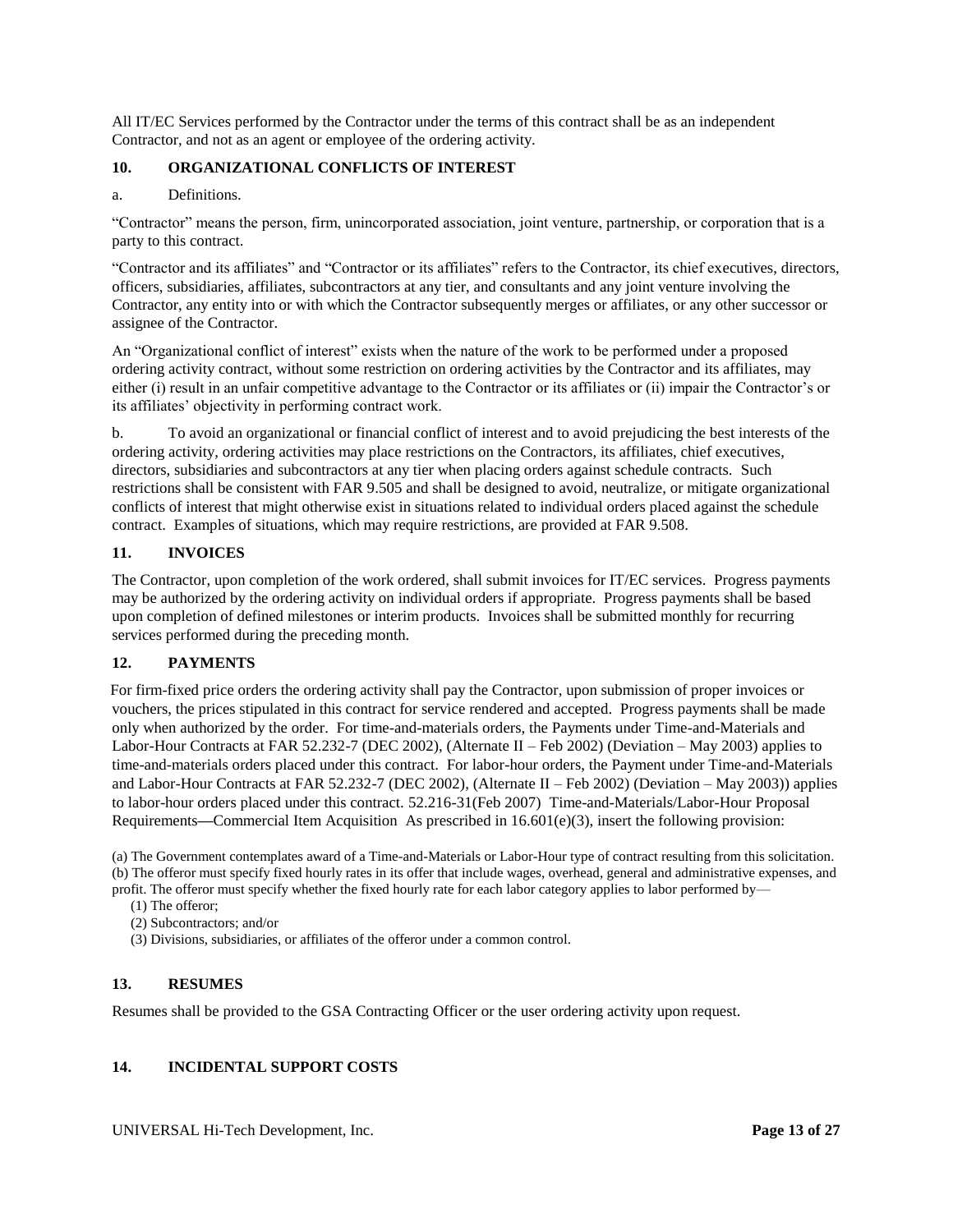Incidental support costs are available outside the scope of this contract. The costs will be negotiated separately with the ordering activity in accordance with the guidelines set forth in the FAR.

# **15. APPROVAL OF SUBCONTRACTS**

The ordering activity may require that the Contractor receive, from the ordering activity's Contracting Officer, written consent before placing any subcontract for furnishing any of the work called for in a task order.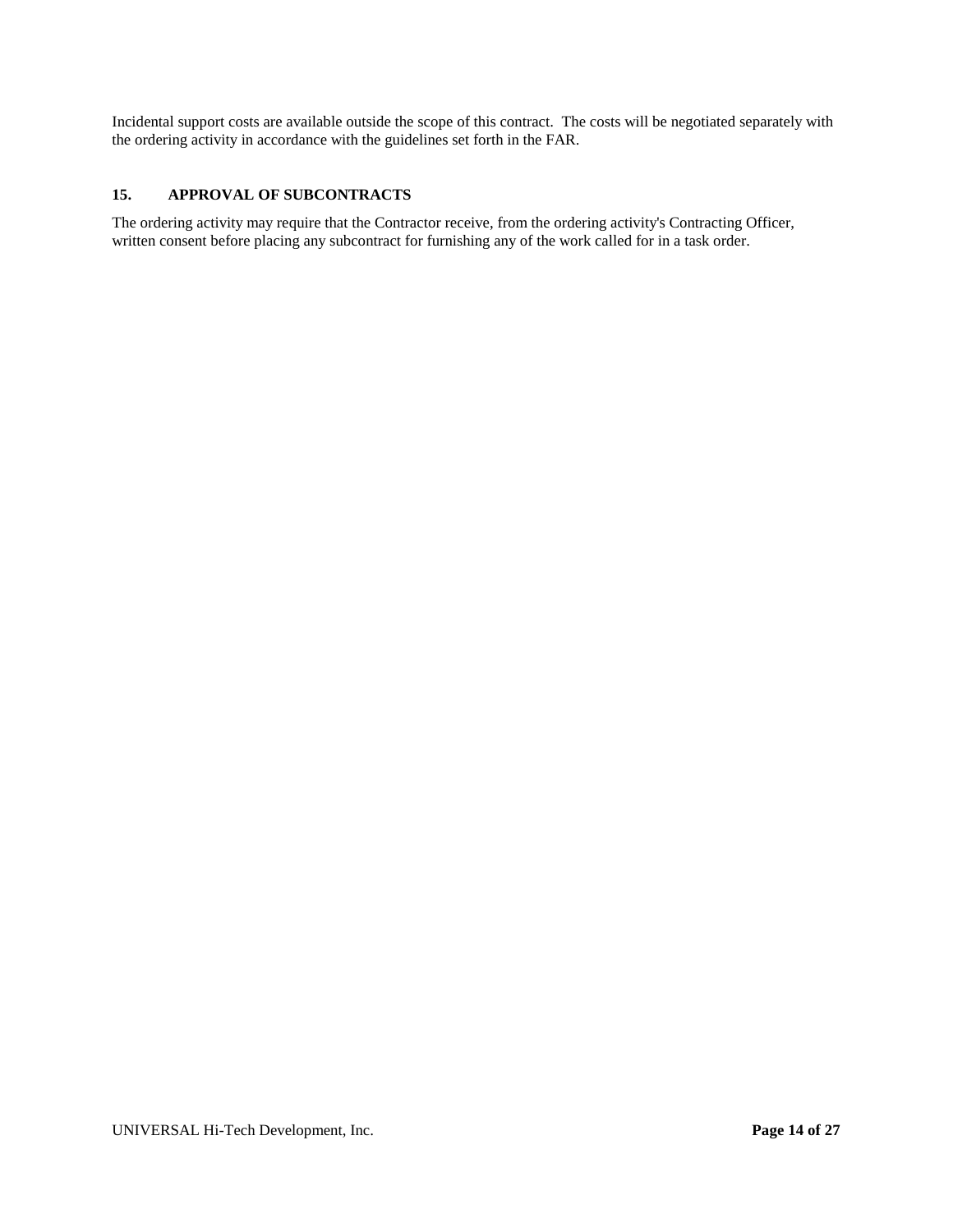# <span id="page-14-0"></span>SERVICES PRICELIST

(See attached)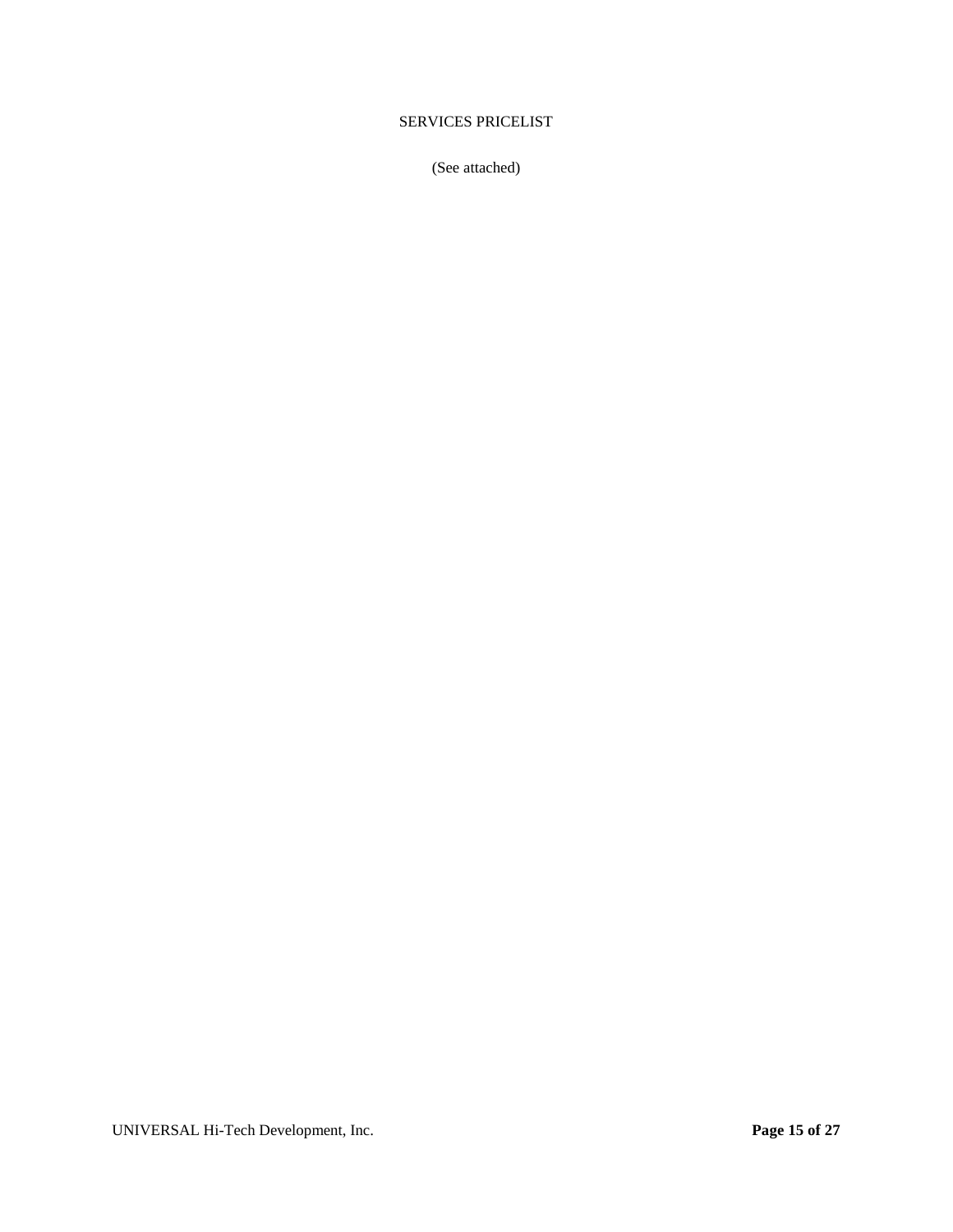# SERVICES PRICELIST

# UNIVERSAL Hi-Tech Development, Inc. GSA Contract No. GS-35F-5910H GSA Schedule Pricelist IT Professional Services

|                  |                                                |             |                                             | <b>Proposed</b> | <b>Proposed</b> |        |
|------------------|------------------------------------------------|-------------|---------------------------------------------|-----------------|-----------------|--------|
| <b>Number</b>    | <b>Labor Category</b>                          |             | <b>On-site Rate</b><br><b>Off-site Rate</b> |                 |                 |        |
| 1                | Program Manager                                |             | \$                                          | 127.44          | \$              | 113.15 |
| $\overline{2}$   | <b>Facility Manager</b>                        |             | \$                                          | 72.19           | \$              | 63.88  |
| 3                | Sr. Operating Systems Software Programmer      |             | \$                                          | 82.07           | \$              | 72.86  |
| 4                | <b>Operating Systems Software Programmer</b>   |             | \$                                          | 80.74           | \$              | 65.60  |
| $\mathbf 5$      | Microcomputer Specialist                       |             | \$                                          | 82.08           | \$              | 71.68  |
| 6                | Sr. Workstation Operator                       |             | \$                                          | 57.58           | \$              | 51.14  |
| 7                | <b>Workstation Operator</b>                    |             | \$                                          | 47.64           | \$              | 42.30  |
| 8                | LAN/WAN/MAN Integrator                         |             | \$                                          | 92.76           | \$              | 77.81  |
| $\boldsymbol{9}$ | Sr. Network Operations Technician              |             | \$                                          | 89.69           | \$              | 73.64  |
| 10               | Network Operations Technician                  |             | \$                                          | 60.40           | \$              | 53.62  |
| 11               | <b>LAN Manager</b>                             |             | \$                                          | 73.21           | \$              | 64.33  |
| 12               | Sr. LAN Technician                             |             | \$                                          | 69.21           | \$              | 61.47  |
| 13               | <b>LAN Technician</b>                          |             | \$                                          | 53.09           | \$              | 47.15  |
| 14               | <b>Computer Systems Supervisor</b>             |             | \$                                          | 66.89           | \$              | 59.39  |
| 15               | Sr. Computer Operator                          |             | \$                                          | 45.34           | \$              | 40.24  |
| 16               | <b>Computer Operator</b>                       |             | \$                                          | 42.12           | \$              | 37.39  |
| 17               | Sr. Data Entry Clerk                           |             | \$                                          | 40.12           | \$              | 35.61  |
| 18               | Data Entry Clerk                               |             | \$                                          | 31.37           | \$              | 27.84  |
| 19               | <b>Production Control Supervisor</b>           |             | \$                                          | 53.91           | \$              | 46.90  |
| 20               | <b>Production Control Specialist</b>           |             | \$                                          | 37.60           | \$              | 33.42  |
| 21               | \$<br>Computer Data Librarian<br>31.32         |             |                                             |                 | \$              | 27.81  |
| 22               | \$<br><b>Computer Aide</b><br>27.36            |             |                                             |                 | \$              | 24.30  |
| 23               | <b>Equipment Manager Analyst</b>               | \$<br>60.40 |                                             |                 | \$              | 53.62  |
| 24               | <b>Equipment Acquisition Specialist</b>        |             | \$                                          | 61.14           | \$              | 54.29  |
| 25               | Sr. Information Systems Training Specialist    |             | \$                                          | 65.48           | \$              | 54.83  |
| 26               | <b>Information Systems Training Specialist</b> |             | \$                                          | 52.20           | \$              | 46.34  |
| 27               | <b>Technical Records Management Specialist</b> |             | \$                                          | 48.27           | \$              | 42.83  |
| 28               | <b>Technical Librarian Specialist</b>          |             | \$                                          | 45.34           | \$              | 40.24  |
| 29               | Sr. Data Communication Specialist              |             | \$                                          | 75.17           | \$              | 66.74  |
| 30               | <b>Data Communication Specialist</b>           |             | \$                                          | 66.98           | \$              | 59.47  |
| 31               | Sr. Help Desk Specialist                       |             | \$                                          | 61.14           | \$              | 54.29  |
| 32               | <b>Help Desk Specialist</b>                    |             | \$                                          | 46.87           | \$              | 41.63  |
| 33               | Sr. MicroGraphics Specialist                   |             | \$                                          | 54.45           | \$              | 48.35  |
| 34               | MicroGraphics Specialist                       |             | \$                                          | 46.28           | \$              | 41.09  |
| 35               | <b>Technical Writer</b>                        |             | \$                                          | 61.62           | \$              | 54.69  |
| 36               | <b>Technical Typist</b>                        |             | \$                                          | 49.69           | \$              | 44.11  |
| 37               | Sr. Applications Programmer                    |             | \$                                          | 93.32           | \$              | 82.85  |
| 38               | <b>Applications Programmer</b>                 |             | \$                                          | 60.40           | \$              | 53.62  |
| 39               | Sr. Database Management Specialist             |             | \$                                          | 87.67           | \$              | 75.30  |
| 40               | Database Management Specialist                 |             | \$                                          | 60.57           | \$              | 53.78  |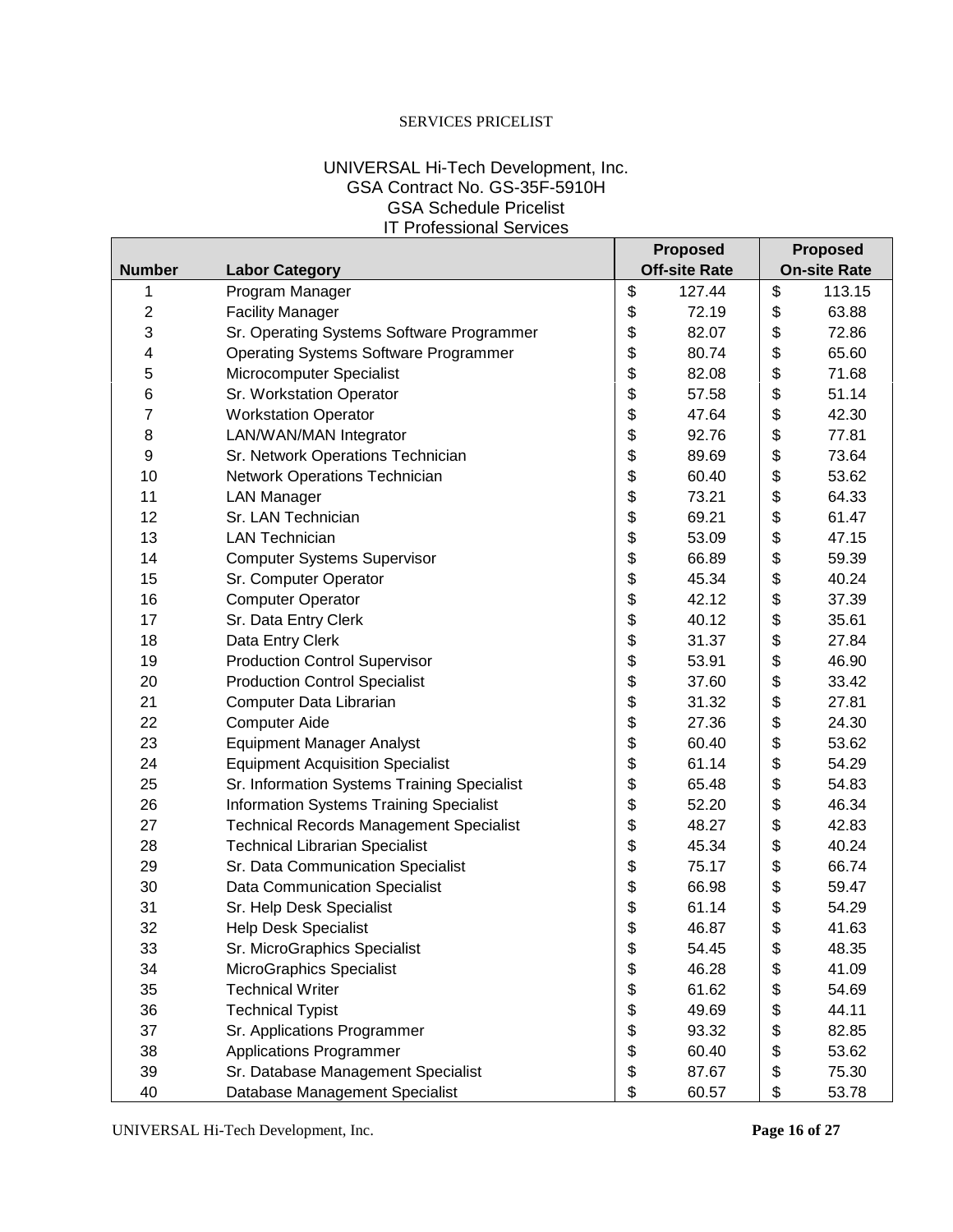|               |                                             | <b>Proposed</b>      | <b>Proposed</b>     |
|---------------|---------------------------------------------|----------------------|---------------------|
| <b>Number</b> | <b>Labor Category</b>                       | <b>Off-site Rate</b> | <b>On-site Rate</b> |
| 41            | Sr. Documentation Specialist                | \$<br>61.41          | \$<br>54.53         |
| 42            | <b>Documentation Specialist</b>             | \$<br>46.86          | \$<br>41.62         |
| 43            | Sr. Computer Security Systems Specialist    | \$<br>88.19          | \$<br>78.30         |
| 44            | <b>Computer Security Systems Specialist</b> | \$<br>69.59          | \$<br>61.79         |
| 45            | Sr. Voice/Data Communications Specialist    | \$<br>87.69          | \$<br>79.06         |
| 46            | Voice/Data Communications Specialist        | \$<br>65.06          | \$<br>59.33         |
| 47            | <b>Operations Manager</b>                   | \$<br>65.81          | \$<br>58.43         |
| 48            | <b>Systems Administrator</b>                | \$<br>60.59          | \$<br>53.81         |
| 49            | <b>Technical Expert</b>                     | \$<br>165.40         | \$<br>148.33        |
| 50            | Sr. Principal Analyst                       | \$<br>145.31         | \$<br>130.32        |
| 51            | Sr. Project Manager                         | \$<br>147.58         | \$<br>132.34        |
| 52            | Project Manager                             | \$<br>134.51         | \$<br>120.61        |
| 53            | <b>Systems Architect</b>                    | \$<br>132.30         | \$<br>118.67        |
| 54            | <b>Principal Analyst</b>                    | \$<br>105.74         | \$<br>94.85         |
| 55            | Sr. Systems Analyst                         | \$<br>103.06         | \$<br>92.42         |
| 56            | Mid Systems Analyst                         | \$<br>82.16          | \$<br>73.70         |
| 57            | <b>Systems Analyst</b>                      | \$<br>77.34          | \$<br>69.37         |
| 58            | <b>Programmer Analyst</b>                   | \$<br>84.40          | \$<br>75.69         |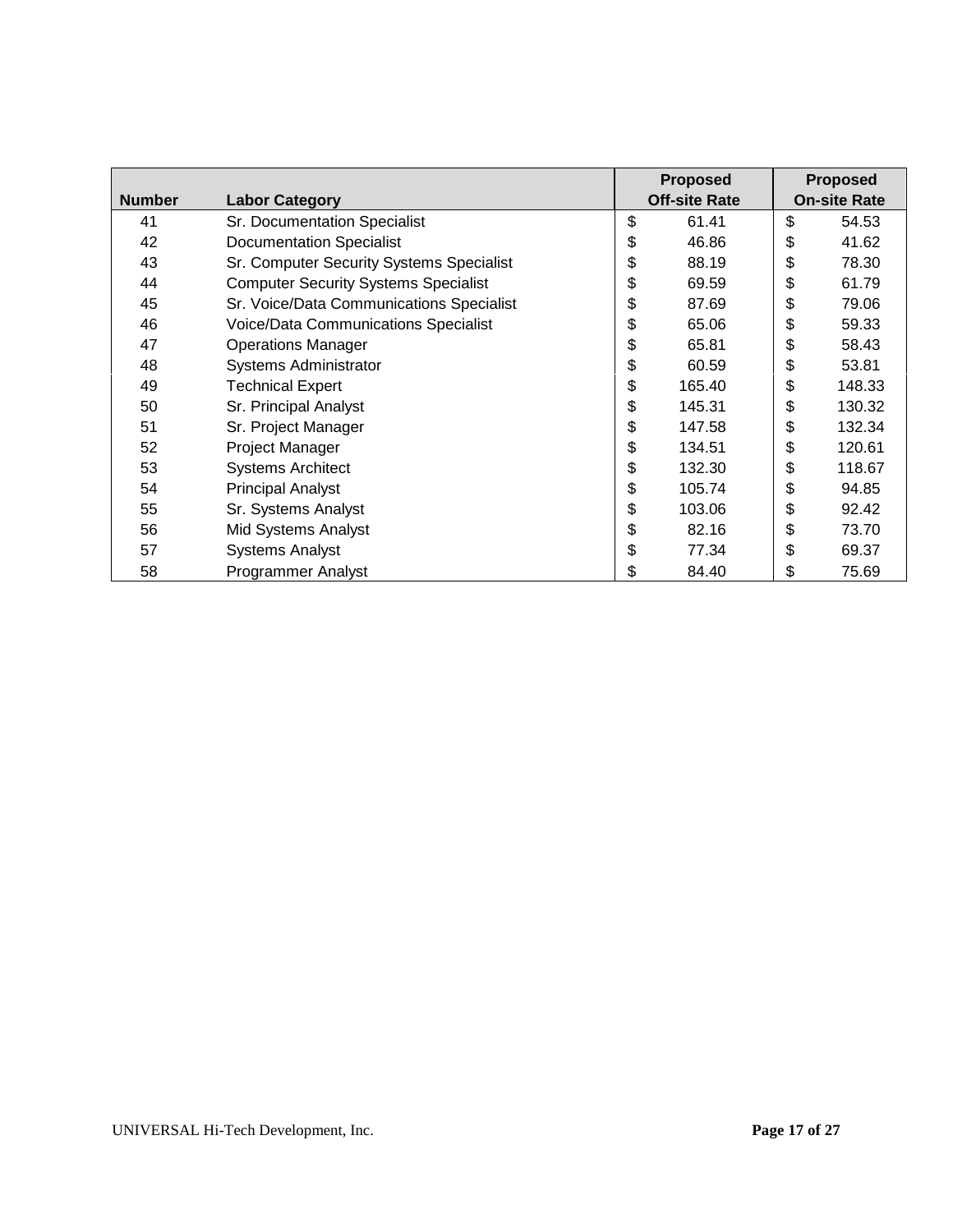# <span id="page-17-0"></span>LABOR DESCRIPTIONS

(See attached)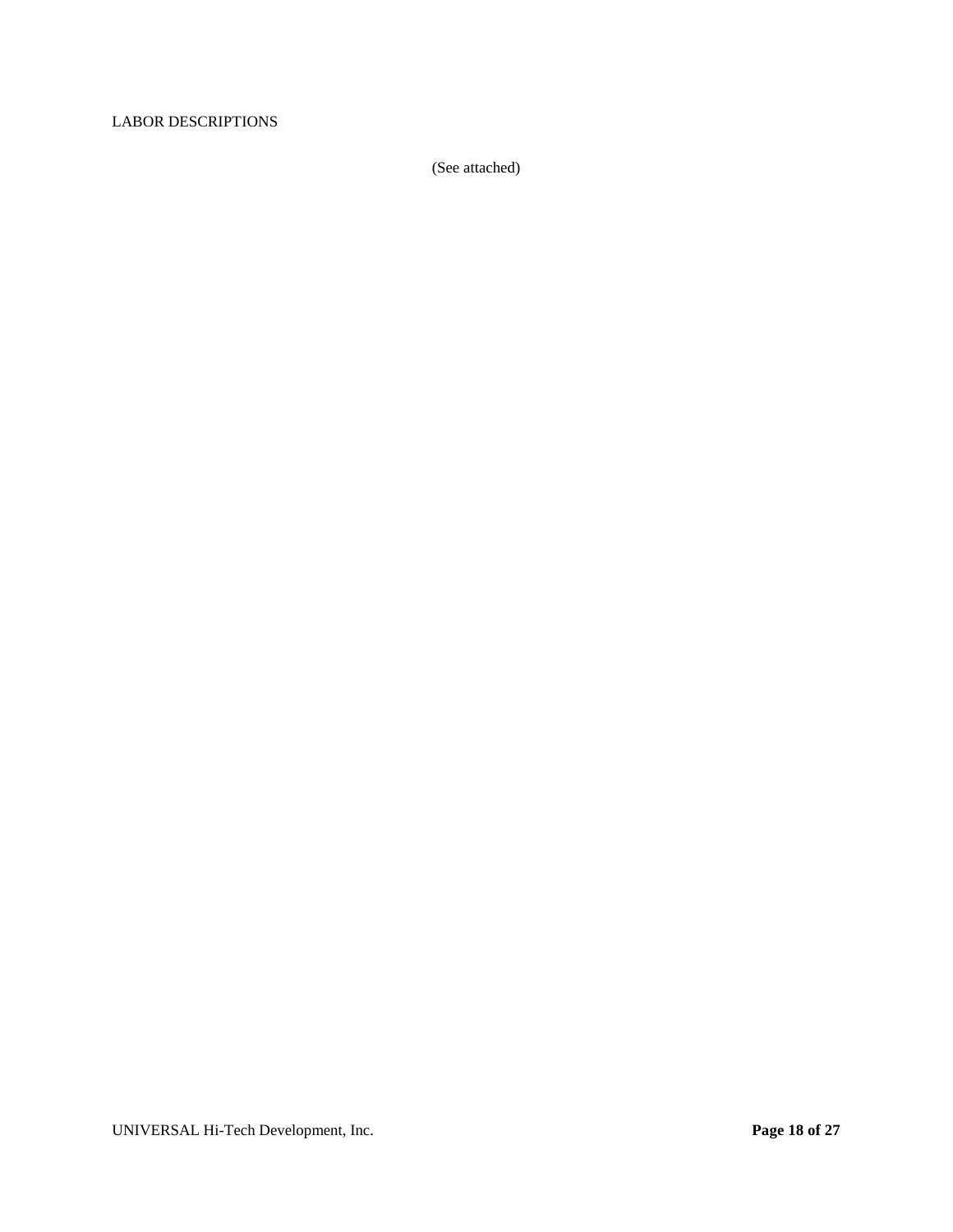# LABOR DESCRIPTIONS

| <b>UHD</b>                                                 |                                                                      |                                     |                                                                                                                                                                                                                                                |  |  |  |
|------------------------------------------------------------|----------------------------------------------------------------------|-------------------------------------|------------------------------------------------------------------------------------------------------------------------------------------------------------------------------------------------------------------------------------------------|--|--|--|
| <b>SKILL CATEGORIES and POSITION DESCRIPTION</b>           |                                                                      |                                     |                                                                                                                                                                                                                                                |  |  |  |
| Skill<br>Category                                          | Education<br>Level                                                   | Yrs. Experience<br>Gen./Specialized | <b>Position Description</b>                                                                                                                                                                                                                    |  |  |  |
| Program                                                    | <b>BA/BS/MS</b> in                                                   | 10/12                               | Responsible for all activities relating to technical guidance for planning, directing, and monitoring contracts/task<br>operations. Plans, recommends and implements contract/task modifications or additional related requirements.           |  |  |  |
| <b>Manager</b>                                             | <b>Information</b><br><b>Field</b>                                   |                                     | Administers and assist to ordering activity point of contacts, vendors, users and company personnel. Provides contact                                                                                                                          |  |  |  |
| <b>Facility</b><br><b>Manager</b>                          | <b>BA/BS/MS</b> in<br><b>Information</b><br>Field                    | 9/4                                 | Under the direction of a project Manager providing, direction, control and supervision of technical and professional<br>facility management and providing services in a single or multi-vendor environment.                                    |  |  |  |
| <b>Sr.</b> Operating<br><b>Systems Soft.</b><br>Programmer | <b>BA/BS/MS</b> in<br><b>Information</b><br><b>Field</b>             | 6/3                                 | Defines and implements specification for complex systems or applications or modifies/maintains complex existing<br>Responsible for quality assurance.                                                                                          |  |  |  |
| Operating<br><b>System Soft.</b><br>Programmer             | <b>BA/BS</b> or<br>H.S. or<br>Equivalent                             | 6/2                                 | Provides programming and maintenance services of computer applications and operating software. Tests and debugs<br>programs and develops operating instructions.                                                                               |  |  |  |
| Microcomputer<br><b>Specialist</b>                         | <b>BS/BA</b> or<br>120 hrs.<br><b>Training</b><br><b>Certificate</b> | 5/3                                 | Writes, evaluates, analyzes and tests new and enhanced hardware and software. When appropriate selects off-the-shelf<br>installs and modifies to suite user's need.                                                                            |  |  |  |
| <b>Senior Workstation</b><br>Operator                      | <b>BA/BS</b>                                                         | 5/3                                 | Installs and modifies various applications with emphasis on graphic programs (CAD, etc.). Provides direction to<br>operators.                                                                                                                  |  |  |  |
| Workstation<br>Operator                                    | H.S. or<br>Equivalent                                                | 3/2                                 | Performs computer graphics, programs with minimum supervision; develops documentation on systems and programs.                                                                                                                                 |  |  |  |
| <b>LAN/WAN/MAN</b><br>Integrator                           | <b>BA/BS/MS</b><br><b>OEM Lic.</b><br><b>Certificate</b>             | 6/3                                 | Manages the overall integration of networks, including the planning, design, installation, maintenance, management and<br>of the entire environment.                                                                                           |  |  |  |
| <b>Sr. Network</b><br><b>Operations</b><br>Tech.           | <b>BA/BS/MS</b><br><b>OEM Lic.</b><br><b>Certificate</b>             | 5/3                                 | Evaluates, designs and maintains existing or proposed complex data telecommunications systems: analyzes user needs<br>recommends solutions. Prepares specifications and flowcharts for implementation of new internal programs or<br>software. |  |  |  |
| <b>Network</b><br><b>Operations</b><br>Tech.               | <b>BA/BS OEM</b><br>Lic.<br><b>Certificate</b>                       | 4/2                                 | Monitors and controls the day-to-day operation of a network to include managing network resources; creating and<br>design specifications, troubleshooting and resolving problems; optimizes network performance.                               |  |  |  |
| <b>LAN Manager</b>                                         | <b>BA/BS OEM</b><br>Lic.<br>Certificate                              | 6/3                                 | Responsible for the management, administration, and LAN security. Perform§ all phases of network operations,<br>tests, and preventative maintenance (PM). User training in operations and software.                                            |  |  |  |
| <b>Senior LAN</b><br><b>Technician</b>                     | <b>BA/BS OEM</b><br>Lic.<br>Certificate                              | 5/3                                 | Installs and performs preventive and remedial maintenance on LAN and related equipment. Prepares reports on<br>maintenance integration and connection activities.                                                                              |  |  |  |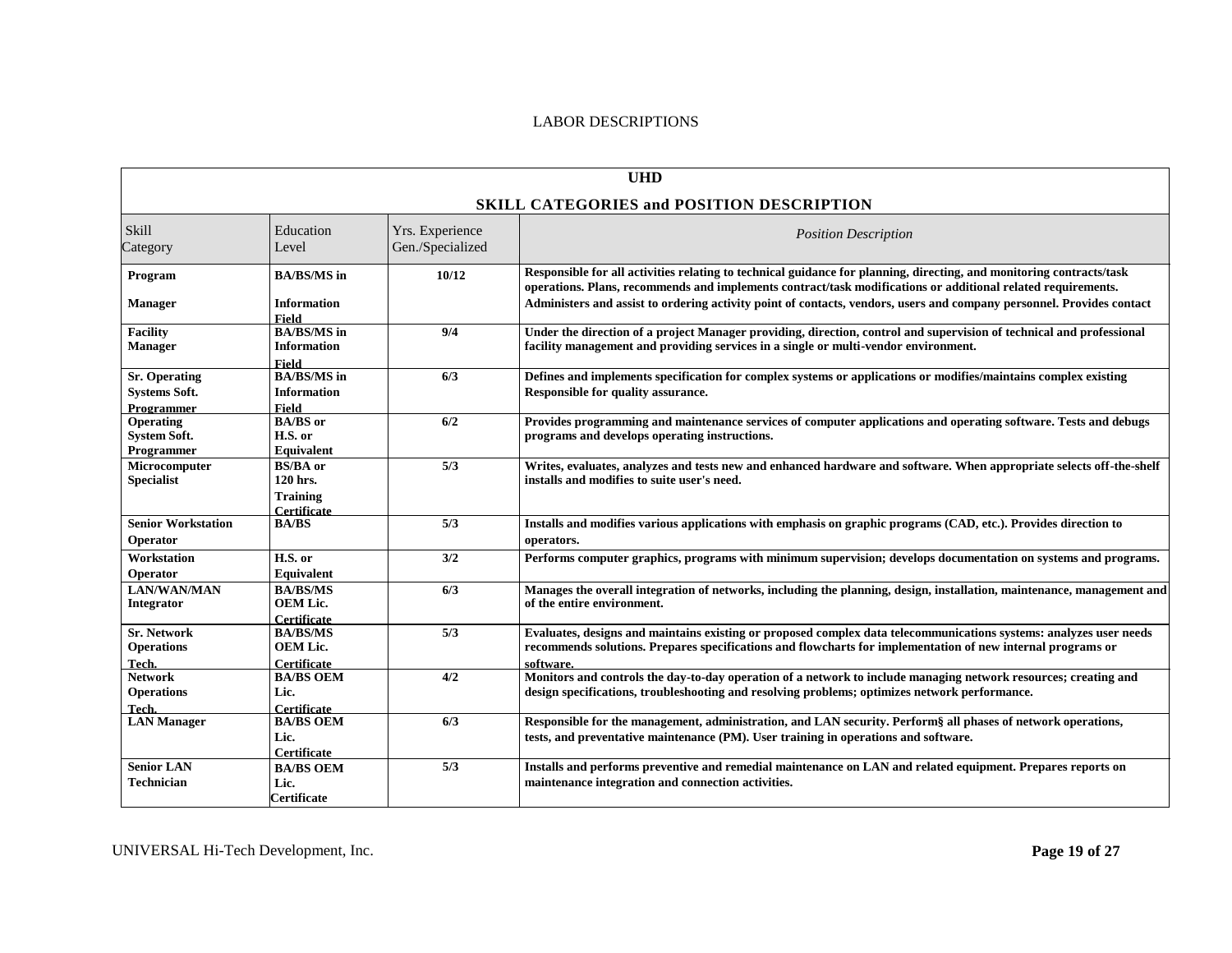| <b>UHD</b><br><b>SKILL CATEGORIES and POSITION DESCRIPTION</b> |                                                |                                     |                                                                                                                                                                                                                                                                                                                                                                          |  |  |
|----------------------------------------------------------------|------------------------------------------------|-------------------------------------|--------------------------------------------------------------------------------------------------------------------------------------------------------------------------------------------------------------------------------------------------------------------------------------------------------------------------------------------------------------------------|--|--|
| Skill<br>Categories                                            | Education<br>Level                             | Yrs. Experience<br>Gen./Specialized | <b>Position Description</b>                                                                                                                                                                                                                                                                                                                                              |  |  |
| <b>LAN</b><br><b>Technician</b>                                | <b>BS/BA OEM</b><br>Lic.<br><b>Certificate</b> | 5/3                                 | Assists in all aspects of LAN maintenance and upgrading by performing system connections, testing, diagnostic checks, preventive and<br>remedialmaintenance and performance optimization.                                                                                                                                                                                |  |  |
| Computer<br><b>Systems</b><br><b>Supervisor</b>                | <b>BS/BS</b> or<br>H.S. or<br>Equivalent       | 5/3                                 | Supervises and directs computer operations. Duties may also include instructing, directing and checking work of other computer operators.<br>Assists in job run scheduling.                                                                                                                                                                                              |  |  |
| <b>Senior</b><br>Computer<br>Operator                          | H.S. or<br>Equivalent                          | 4/2                                 | Assists in monitoring and controlling computer by operating the control console or on-line terminals. Operates auxiliary equipment directly<br>with the computer. Maintains records regarding computer operations.                                                                                                                                                       |  |  |
| Computer                                                       | H.S. or                                        | 2/2                                 | Assists in performing routine tasks associated with operating a computer and peripheral equipment in accordance with detailed instructions.                                                                                                                                                                                                                              |  |  |
| Operator                                                       | Equivalent                                     |                                     | records of output units and supplying inventories, monitors computer operations and reports any deviations.                                                                                                                                                                                                                                                              |  |  |
| Sr. Data<br><b>Entry</b><br><b>Clerk</b>                       | H.S. or<br>Equivalent                          | 4/2                                 | Has full technical knowledge of data entry devices, but has additional duty of instructing, directing, and QA/QC of other data entry<br>Schedules all data entry activities.                                                                                                                                                                                             |  |  |
| <b>Data Entry</b><br><b>Clerk</b>                              | H.S. or<br>Equivalent                          | 2/2                                 | Knowledgeable and able to operate all data entry devices.                                                                                                                                                                                                                                                                                                                |  |  |
| <b>Production</b><br><b>Control</b><br><b>Supervisor</b>       | <b>BS/BS</b> or<br>H.S. or<br>Equivalent       | 4/2                                 | Implements and maintains complex databases with respect to JCL, validation check, organization, production and security, documentation,<br>guidelines. Controls all production activities.                                                                                                                                                                               |  |  |
| Production<br><b>Control</b><br><b>Specialist</b>              | H.S. or<br>Equivalent                          | 2/1                                 | Under direct supervision, provides support in management of computer job processing. Analyzes output and errors to determine correctness                                                                                                                                                                                                                                 |  |  |
| Computer<br>Data<br>Librarian                                  | H.S. or<br>Equivalent                          | 3/1                                 | Enters and maintains data directory information, data keyword lists and dictionary forms of data media. Reviews all information for<br>and maintains media library of system's recorded information.                                                                                                                                                                     |  |  |
| Computer                                                       | H.S. or                                        | 2/1                                 | Assists in performing routine tasks associated with operating a computer in accordance with detail instructions. Able to perform                                                                                                                                                                                                                                         |  |  |
| Aide                                                           | Equivalent                                     |                                     | units, tape units, operate printers and workstations.                                                                                                                                                                                                                                                                                                                    |  |  |
| Equipment<br><b>Manager</b><br>Analyst                         | <b>BS/BA/MS</b>                                | 5/3                                 | Responsible for all activities relating to technical guidance for planning, directing, and monitoring information systems operation. Plans,<br>recommends and implements computer modifications or additional related equipment upgrades. Administrators to OEM and vendors<br>maintenance contracts. Complies with ordering activity and vendor standards and policies. |  |  |
| Equipment<br><b>Acquisition</b><br><b>Specialist</b>           | <b>BA/BS/MS</b>                                | 4/2                                 | Compiles records and reports concerning system performance, malfunction and maintenance. Selects vendors/suppliers of products and<br>support.                                                                                                                                                                                                                           |  |  |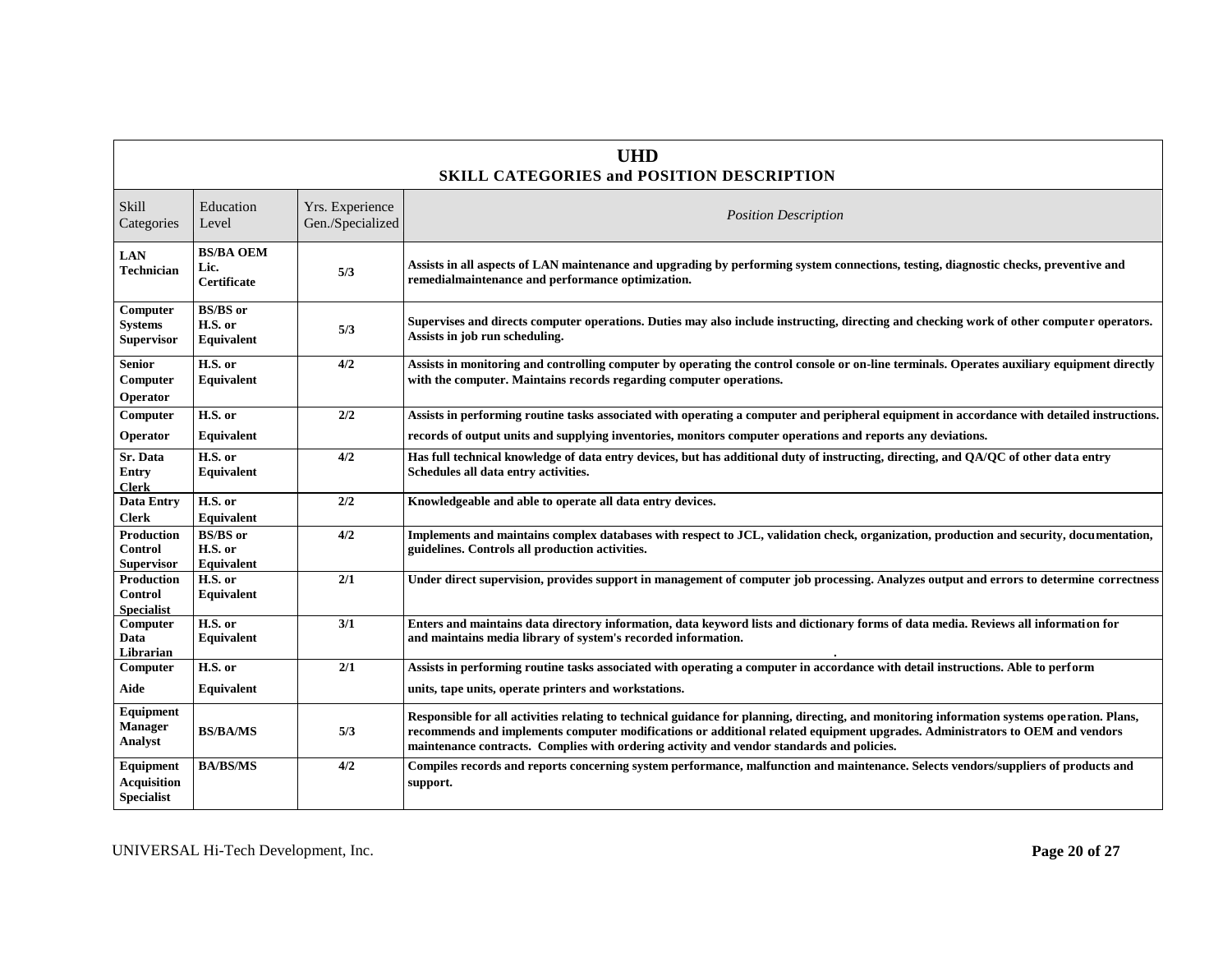| <b>UHD</b><br><b>SKILL CATEGORIES and POSITION DESCRIPTION</b>      |                                                       |                                     |                                                                                                                                                                                                                                           |  |  |
|---------------------------------------------------------------------|-------------------------------------------------------|-------------------------------------|-------------------------------------------------------------------------------------------------------------------------------------------------------------------------------------------------------------------------------------------|--|--|
| Skill<br>Categories                                                 | Education<br>Level                                    | Yrs. Experience<br>Gen./Specialized | <b>Position Description</b>                                                                                                                                                                                                               |  |  |
| <b>Senior</b><br><b>Applications</b><br>Programmer                  | <b>BA/BS/MS</b>                                       | 6/12                                | Defines and implements specification for complex systems or applications or modifies/maintains complex existing<br>systems.<br>Responsible for quality assurance.                                                                         |  |  |
| <b>Applications</b><br>Programmer                                   | <b>BA/BS</b>                                          | 6/3                                 | Provides programming and maintenance services of computer applications and operating software. Tests and debugs<br>programs and develops operating instructions.                                                                          |  |  |
| <b>Sr. Data Base</b><br>Management<br><b>Specialist</b>             | <b>BA/BSS</b> in<br><b>Information Field</b>          | 4/2                                 | Evaluates, designs and maintains existing or proposed complex database systems; analyzes user needs and<br>solutions. Prepares specifications and flowcharts for implementation of new internal programs or modifications to<br>software. |  |  |
| Data Base<br><b>Management</b><br><b>Specialist</b>                 | <b>BA/BS</b> in<br><b>Information</b><br><b>Field</b> | 3/2                                 | Installs and modifies various database applications. Provides direction to workstation operators.                                                                                                                                         |  |  |
| Sr.<br><b>Documentation</b><br><b>Specialist</b>                    | <b>BA/BS/MS</b> in<br><b>Information Field</b>        | 3/2                                 | Writes and develops technical reports, brochures and/or manuals for documentation. Research and analyzes available<br>literature, interviews subject matters exports and verifies documentation needs.                                    |  |  |
| <b>Documentation</b><br><b>Specialist</b>                           | <b>BA/BS</b> in<br><b>Information</b><br>Field        | 2/1                                 | Prepares draft and/or final documents. Responsible for proper spelling, grammar, format proofreading and the<br>finished document.                                                                                                        |  |  |
| <b>Sr. Computer</b><br><b>Security</b><br><b>Systems Specialist</b> | <b>BA/BS/MS</b> in<br><b>Information Field</b>        | 5/3                                 | Responsible for the management and administration of LAN security. Performs all phases of network operations,<br>diagnostics, tests and preventive maintenance (PM). User training in operations and software.                            |  |  |
| <b>Computer Security</b><br><b>Systems Spec.</b>                    | <b>BA/BS</b> in<br><b>Information</b><br><b>Field</b> | 4/2                                 | Installs security software/hardware and performs preventive and remedial maintenance on LAN software, related<br>devices and equipment. Prepares reports on equipment status and maintenance integration and connection activities.       |  |  |
| <b>Sr. Voice/Data</b><br>Communications<br><b>Specialist</b>        | <b>BA/BS/MS</b> in<br><b>Information Field</b>        | 5/3                                 | Supervises, evaluates, designs and maintains existing or proposed data/voice telecommunication systems. Analyzes<br>proposes recommended solutions. Assists in preparation of specifications and flowcharts.                              |  |  |
| Voice/Data<br><b>Communications</b><br><b>Specialist</b>            | <b>BA/BS</b> in<br><b>Information</b><br>Field        | 4/2                                 | Operates, evaluates and maintains exiting or proposed data/voice telecommunication systems Analyzes needs and<br>recommended solutions. Assists in preparation of specifications and flowcharts.                                          |  |  |
| <b>Operations</b><br><b>Manager</b>                                 | <b>BA/BS</b> in<br><b>Information</b><br><b>Field</b> | 5/3                                 | Under the direction of a Project Manager and/or Facility Manager provides planning, direction, controls and<br>technical and professional staff in facility management and providing services in a single or multi-vendor                 |  |  |
| <b>Systems</b><br><b>Administrator</b>                              | <b>BA/BS</b> in<br><b>Information Field</b>           | 4/2                                 | Supervises and directs computer operations. Duties may also include intrusting, directing and checking work of other<br>operators. Assists in job run scheduling.                                                                         |  |  |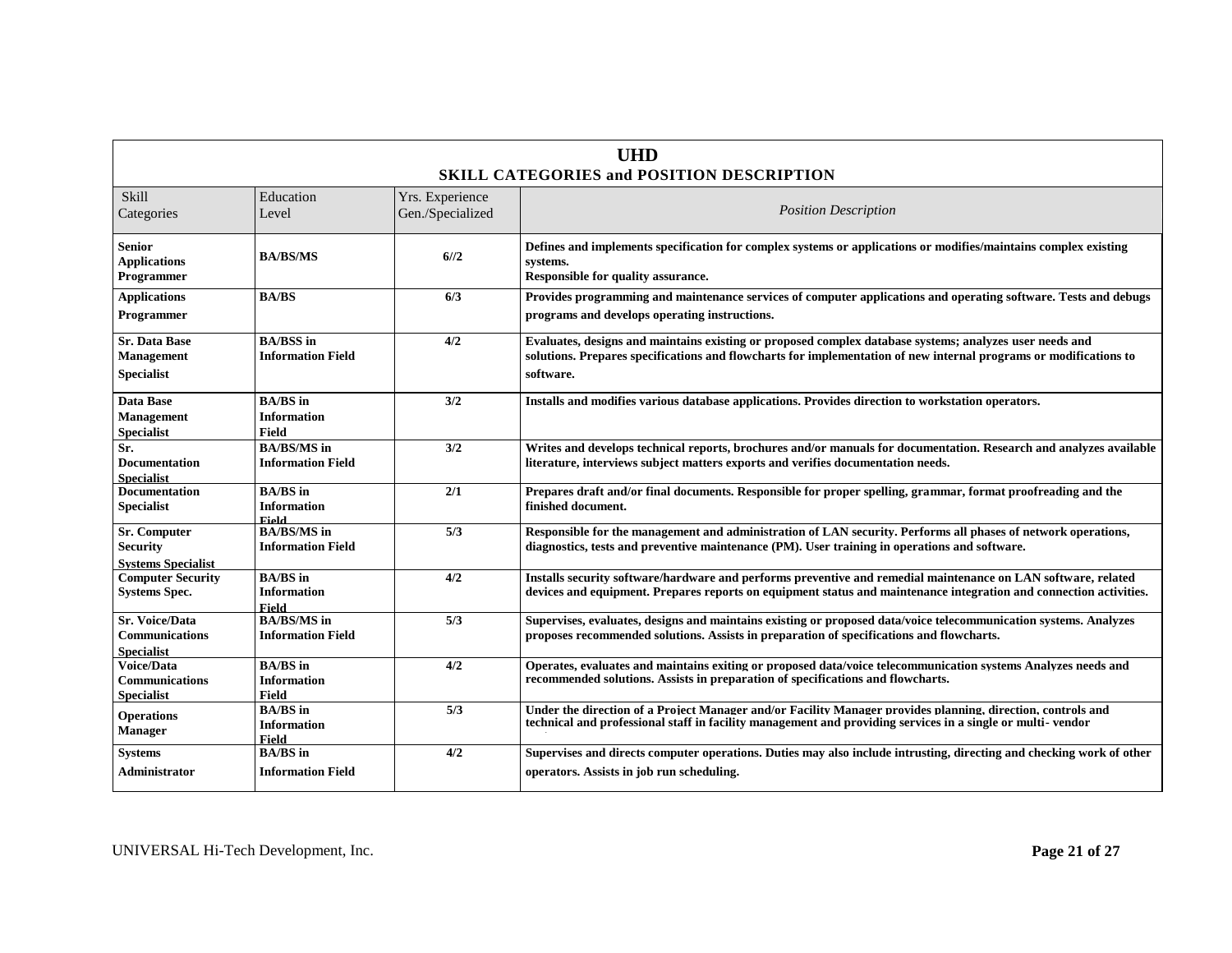| <b>UHD</b><br><b>SKILL CATEGORIES and POSITION DESCRIPTIONS</b> |                                                  |                                     |                                                                                                                                                                                                                                                                                                                                                      |  |  |
|-----------------------------------------------------------------|--------------------------------------------------|-------------------------------------|------------------------------------------------------------------------------------------------------------------------------------------------------------------------------------------------------------------------------------------------------------------------------------------------------------------------------------------------------|--|--|
| Skill<br>Categories                                             | Education<br>Level                               | Yrs. Experience<br>Gen./Specialized | <b>Position Description</b>                                                                                                                                                                                                                                                                                                                          |  |  |
| Sr. Info.<br><b>Systems</b><br><b>Training Specialist</b>       | <b>BA/BS/MS</b>                                  | 5/2                                 | Develops, administers, organizes and conducts training and education programs for users, to include on-the-job training and user<br>orientation. Develops, monitors and designs criteria courses and plans to assess the effectiveness of training programs.                                                                                         |  |  |
| Info. Systems<br><b>Training</b><br><b>Specialist</b>           | <b>BA/BS/MS</b>                                  | 4/2                                 | Organizes and conduct moderately complex training and educational programs for users.                                                                                                                                                                                                                                                                |  |  |
| <b>Technical</b><br><b>Records Mgr</b><br><b>Specialist</b>     | <b>BA/BS/MS</b>                                  | 4/2                                 | Responsible for operation of complex computer based records management programs. Plans, implements, supervises and controls<br>records management procedures.                                                                                                                                                                                        |  |  |
| <b>Technical</b><br>Librarian<br><b>Specialist</b>              | <b>BA/BS</b>                                     | 3/1                                 | Under general supervision maintains library of media (tapes, documentation, disks, cords, cassettes) used in ADP Applications.<br>Classifies catalogs and stores items in accordance with standardized system. Issues media on request, maintains records of items<br>received, stored, issued and returned. Maintains and updates records database. |  |  |
| Sr. Data<br>Communications<br><b>Specialist</b>                 | BA/BS/MS,<br><b>OEM Lie.</b><br><b>Certified</b> | 4/3                                 | Supervises, evaluates, designs and maintains existing or proposed data telecommunication systems. Analyzes needs and proposes<br>recommended solutions. Assists in preparation of specifications and                                                                                                                                                 |  |  |
| <b>Data Communications</b><br><b>Specialist</b>                 | BA/BS/MS,<br><b>OEM Lic.</b><br><b>Certified</b> | 2/2                                 | Operates, evaluates and maintains existing or proposed data telecommunication systems. Analyzes needs and proposes<br>solution. Assists in preparation of specifications and flowcharts.                                                                                                                                                             |  |  |
| <b>Sr. Help Desk</b><br><b>Specialist</b>                       | <b>BA/BS</b>                                     | 4/2                                 | Responsible for help desk staff and the activities associated with the identification, prioritization and resolution of reported<br>Ensures all help desk support is coordinated, monitored, logged, tracked and resolved appropriately. Dispatch technicians and<br>calls.                                                                          |  |  |
| <b>Help Desk</b><br><b>Specialist</b>                           | H.S. or<br>Equivalent                            | 2/1                                 | Responds to and diagnoses problems through discussion with users. Includes problems recognition, research, isolation, and<br>steps. Able to resolve less complex problems, refers more complex problems to support technicians for resolutions.                                                                                                      |  |  |
| <b>Sr. Micro Graphics</b><br><b>Specialist</b>                  | <b>BA/BS/MS</b>                                  | 4/3                                 | Responsible for graphics design and use, operation and setup of computer graphics systems. Executes graphic projects and assists<br>coordination of production scheduling.                                                                                                                                                                           |  |  |
| <b>Micro Graphics</b><br><b>Specialist</b>                      | <b>BA/BS</b>                                     | 2/1                                 | Develops and produces graphics design and use. Operation and setup of computer graphics systems. Executes graphic projects<br>assists in coordination of production scheduling.                                                                                                                                                                      |  |  |
| <b>Technical</b><br>Writer                                      | <b>BA/BS</b>                                     | $2/\Gamma$                          | Writes and develops technical reports, brochures and/or manuals for documentation. Research and analyzes available technical<br>literature, interviews subject matter experts and verifies documentation needs.                                                                                                                                      |  |  |
| <b>Technical</b><br><b>Typist</b>                               | H.S. or<br>Equivalent                            | 2/1                                 | Prepares draft and/or final documents. Responsible for proper spelling, grammar, format proofreading and the production of a<br>document.                                                                                                                                                                                                            |  |  |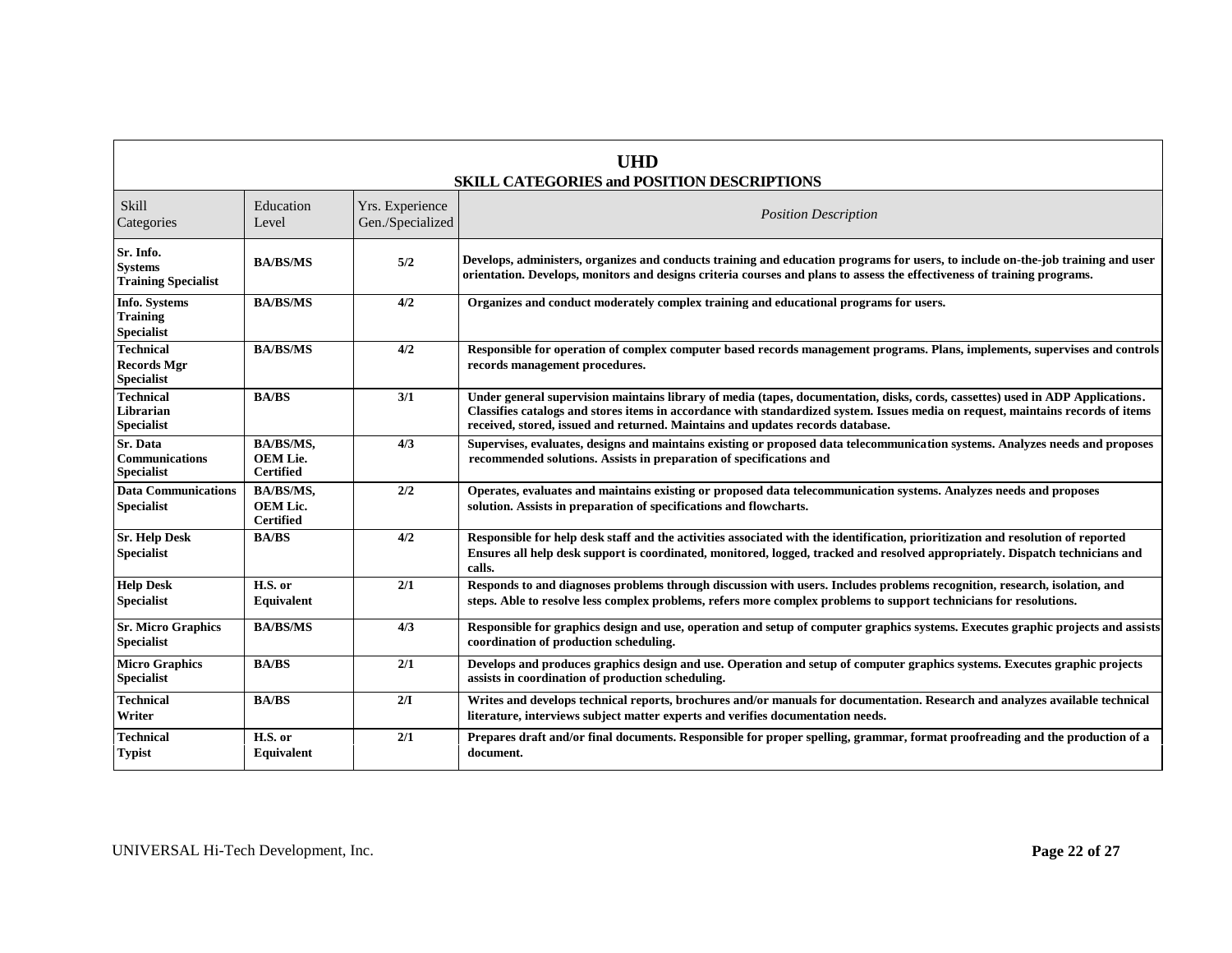| UHD<br><b>SKILL CATEGORIES and POSITION DESCRIPTIONS</b> |                                                |                                     |                                                                                                                                                                                                                                                                                                                                      |  |  |
|----------------------------------------------------------|------------------------------------------------|-------------------------------------|--------------------------------------------------------------------------------------------------------------------------------------------------------------------------------------------------------------------------------------------------------------------------------------------------------------------------------------|--|--|
| Skill<br>Categories                                      | Education<br>Level                             | Yrs. Experience<br>Gen./Specialized | <b>Position Description</b>                                                                                                                                                                                                                                                                                                          |  |  |
| <b>Technical Expert</b>                                  | <b>BS/MS</b> in<br><b>Information</b><br>Field | 12/10                               | Responsible for technical and managerial direction of multiple projects. Translates customer<br>strategic goals into system solutions and architectures. Is aware of new technologies and is<br>able to apply them appropriately to solve customer needs.                                                                            |  |  |
| <b>Sr. Principal Analyst</b>                             | <b>BS/MS</b>                                   | 12/10                               | Responsible for technical direction of multiple projects. Develops and applies technical standards.<br>Translates customer strategic goals into system solutions and architectures. Is aware of new technologies and<br>is able to apply them appropriately to solve customer needs. Provides technical direction to other analysts. |  |  |
| <b>Sr. Project Manager</b>                               | <b>BS/MS</b>                                   | 12/10                               | Responsible for project planning, oversight, and budget of one or more projects. Tracks project<br>requirements, issues, and progress. Communicates issues w/customer and has understanding of<br>customer strategic goals. Directs activities of staff. Does staffing and performance reviews.                                      |  |  |
| <b>Project Manager</b>                                   | <b>BS/MS</b>                                   | 10/8                                | Responsible for project planning and oversight. Tracks project requirements, issues, and<br>progress. Communicates issues with customer. Directs activities of staff. Does staffing and<br>performance reviews.                                                                                                                      |  |  |
| <b>Systems Architect</b>                                 | <b>BS/MS</b>                                   | 10/8                                | Provides requirements analysis and system design. Communicates with customer regarding<br>strategic system goals and system requirement. Translates user requirements into system<br>solutions, requirements specifications, and system design.                                                                                      |  |  |
| <b>Principal Analyst</b>                                 | <b>BS/MS</b>                                   | 8/6                                 | Provides requirements analysis and system design for one or more projects. Communicates with<br>customer regarding system requirements. Translates user requirements into requirements<br>specifications, and system design.                                                                                                         |  |  |
| <b>Sr. Systems Analyst</b>                               | <b>BS/MS</b>                                   | 5/4                                 | Provides requirements analysis and system design. Communicates with customer regarding<br>system requirements. Translates system specifications into system and software design.                                                                                                                                                     |  |  |
| <b>Mid Systems Analyst</b>                               | <b>BS/MS</b>                                   | 3/2                                 | Provides systems analysis and design. Translates system specifications into system design.                                                                                                                                                                                                                                           |  |  |
| <b>Systems Analyst</b>                                   | <b>BS</b>                                      | 2/1                                 | Provides analysis support to senior analysts. Translates functional specifications into<br>requirements documents. Produces graphical system architecture products with direction from senior analysts.                                                                                                                              |  |  |
| <b>Programmer Analyst</b>                                | <b>BS</b>                                      | 3/2                                 | Designs applications from requirements and implements specifications for complex systems or<br>applications. Modifies and maintains complex existing systems. Oversees junior programmers.                                                                                                                                           |  |  |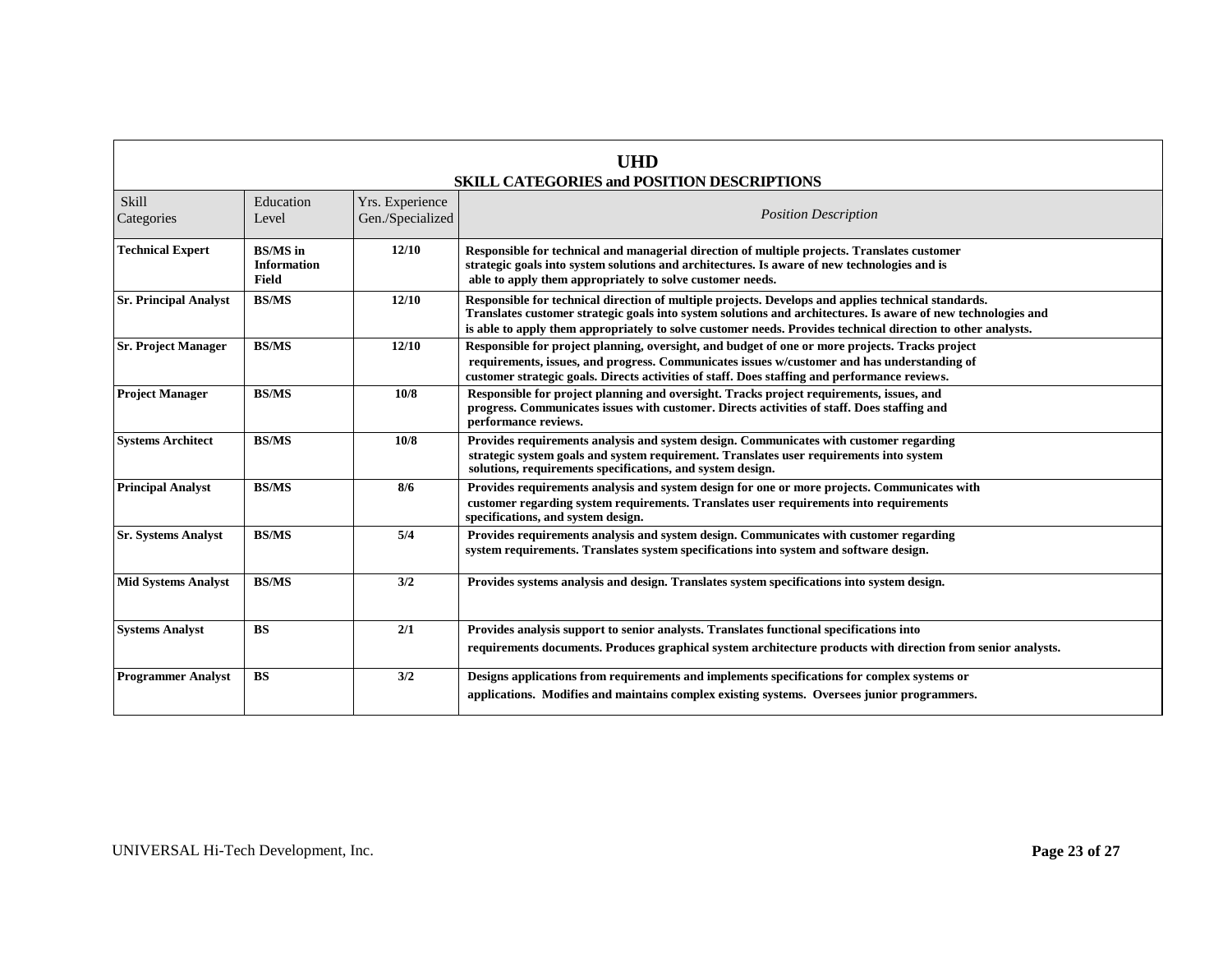#### USA COMMITMENT TO PROMOTE SMALL BUSINESS PARTICIPATION PROCUREMENT PROGRAMS

#### PREAMBLE

<span id="page-23-0"></span>UNIVERSAL Hi-Tech Development, Inc. provides commercial products and services to ordering activities. We are committed to promoting participation of small, small disadvantaged and women-owned small businesses in our contracts. We pledge to provide opportunities to the small business community through reselling opportunities, mentor-protégé programs, joint ventures, teaming arrangements, and subcontracting.

#### COMMITMENT

To actively seek and partner with small businesses.

To identify, qualify, mentor and develop small, small disadvantaged and women-owned small businesses by purchasing from these businesses whenever practical.

To develop and promote company policy initiatives that demonstrate our support for awarding contracts and subcontracts to small business concerns.

To undertake significant efforts to determine the potential of small, small disadvantaged and women-owned small business to supply products and services to our company.

To insure procurement opportunities are designed to permit the maximum possible participation of small, small disadvantaged, and women-owned small businesses.

To attend business opportunity workshops, minority business enterprise seminars, trade fairs, procurement conferences, etc., to identify and increase small businesses with whom to partner.

To publicize in our marketing publications our interest in meeting small businesses that may be interested in subcontracting opportunities.

We signify our commitment to work in partnership with small, small disadvantaged and women-owned small businesses to promote and increase their participation in ordering activity contracts. To accelerate potential opportunities please contact

> **Name: Jerry C. Lin Phone Number: (301) 926-8000 Fax Number : (301) 990-7692 contracts@uhd.com**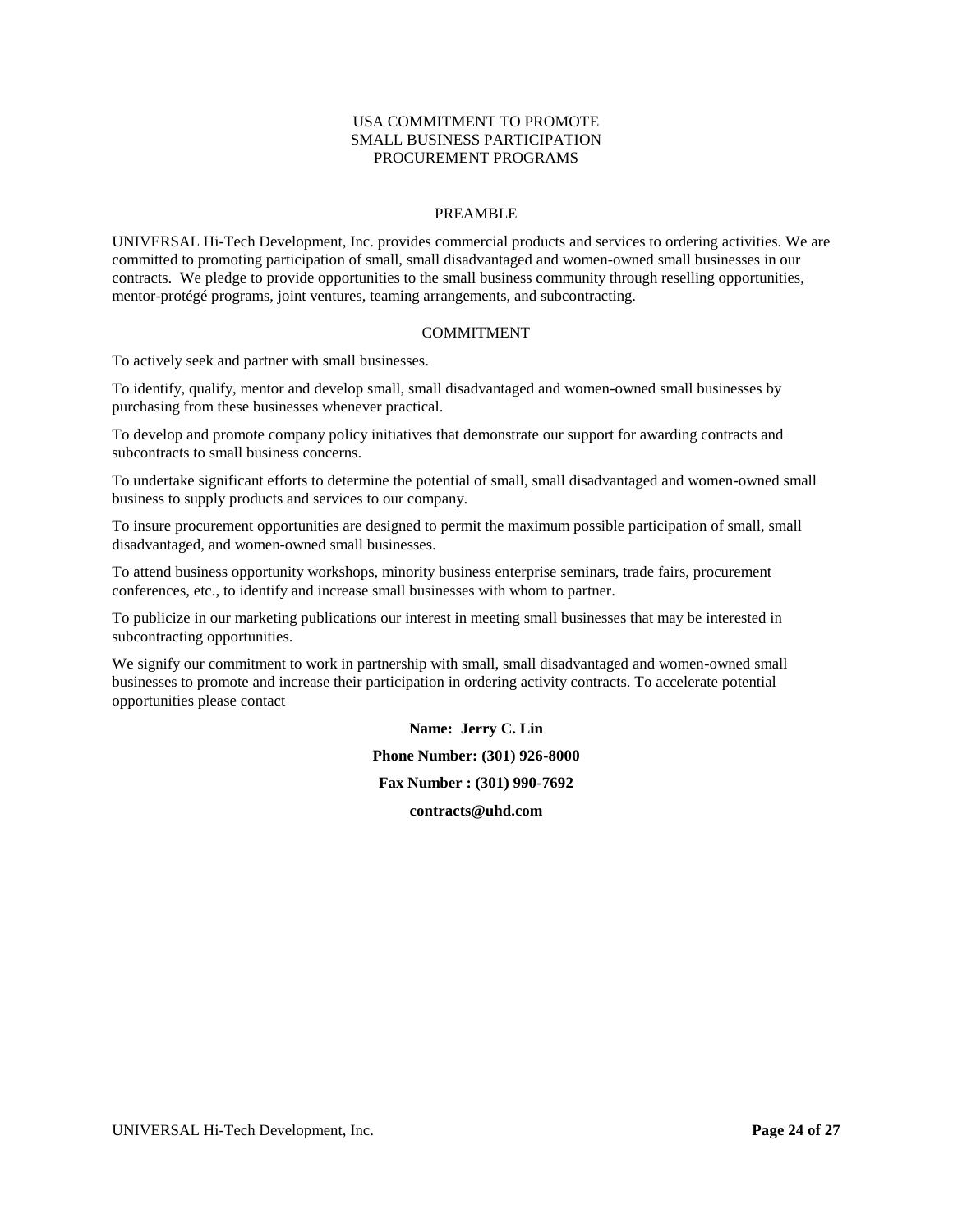# BEST VALUE BLANKET PURCHASE AGREEMENT FEDERAL SUPPLY SCHEDULE

<span id="page-24-0"></span>(Insert Customer Name)

In the spirit of the Federal Acquisition Streamlining Act (ordering activity) and (Contractor) enter into a cooperative agreement to further reduce the administrative costs of acquiring commercial items from the General Services Administration (GSA) Federal Supply Schedule Contract(s) \_\_\_\_\_\_\_\_\_\_\_\_\_\_\_

Federal Supply Schedule contract BPAs eliminate contracting and open market costs such as: search for sources; the development of technical documents, solicitations and the evaluation of offers. Teaming Arrangements are permitted with Federal Supply Schedule Contractors in accordance with Federal Acquisition Regulation (FAR) 9.6.

This BPA will futher decrease costs, reduce paperwork, and save time by eliminating the need for repetitive, individual purchases from the schedule contract. The end result is to create a purchasing mechanism for the ordering activity that works better and costs less.

Signatures

Ordering activity **Date Date Contractor Date Date** 

BPA NUMBER\_\_\_\_\_\_\_\_\_\_\_\_\_

# (CUSTOMER NAME) BLANKET PURCHASE AGREEMENT

Pursuant to GSA Federal Supply Schedule Contract Number(s)\_\_\_\_\_\_\_\_\_\_\_, Blanket Purchase Agreements, the Contractor agrees to the following terms of a Blanket Purchase Agreement (BPA) EXCLUSIVELY WITH (ordering activity):

(1) The following contract items can be ordered under this BPA. All orders placed against this BPA are subject to the terms and conditions of the contract, except as noted below:

MODEL NUMBER/PART NUMBER \*SPECIAL BPA DISCOUNT/PRICE

(2) Delivery:

DESTINATION DELIVERY SCHEDULES / DATES

UNIVERSAL Hi-Tech Development, Inc. **Page 25 of 27**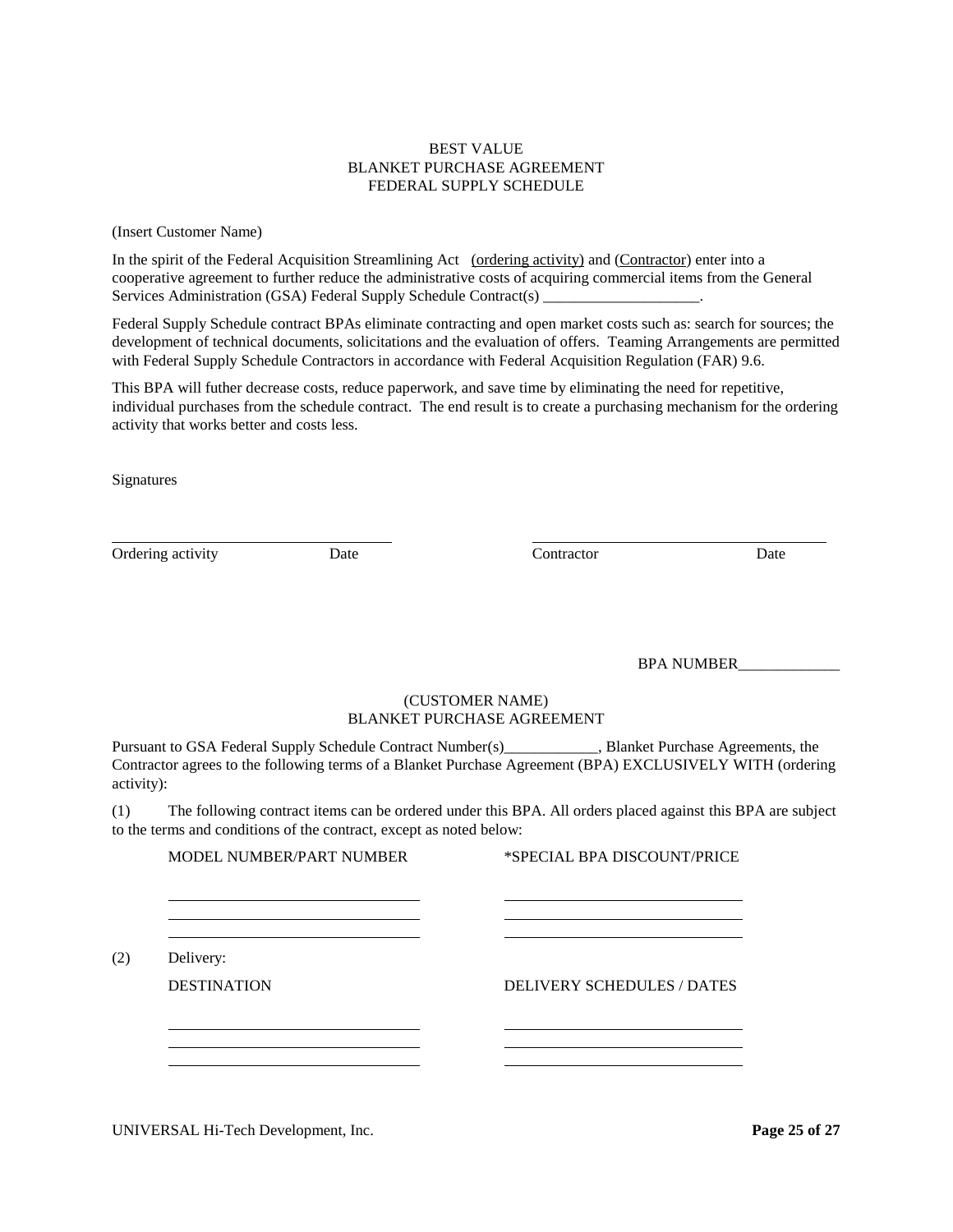(3) The ordering activity estimates, but does not guarantee, that the volume of purchases through this agreement will be

- (4) This BPA does not obligate any funds.
- (5) This BPA expires on \_\_\_\_\_\_\_\_\_\_\_\_\_\_\_\_\_ or at the end of the contract period, whichever is earlier.

(6) The following office(s) is hereby authorized to place orders under this BPA: OFFICE POINT OF CONTACT

(7) Orders will be placed against this BPA via Electronic Data Interchange (EDI), FAX, or paper.

(8) Unless otherwise agreed to, all deliveries under this BPA must be accompanied by delivery tickets or sales slips that must contain the following information as a minimum:

- (a) Name of Contractor;
- (b) Contract Number;
- (c) BPA Number;
- (d) Model Number or National Stock Number (NSN);

the control of the control of the control of

- (e) Purchase Order Number;
- (f) Date of Purchase;

(g) Quantity, Unit Price, and Extension of Each Item (unit prices and extensions need not be shown when incompatible with the use of automated systems; provided, that the invoice is itemized to show the information); and

(h) Date of Shipment.

(9) The requirements of a proper invoice are specified in the Federal Supply Schedule contract. Invoices will be submitted to the address specified within the purchase order transmission issued against this BPA.

(10) The terms and conditions included in this BPA apply to all purchases made pursuant to it. In the event of an inconsistency between the provisions of this BPA and the Contractor's invoice, the provisions of this BPA will take precedence.